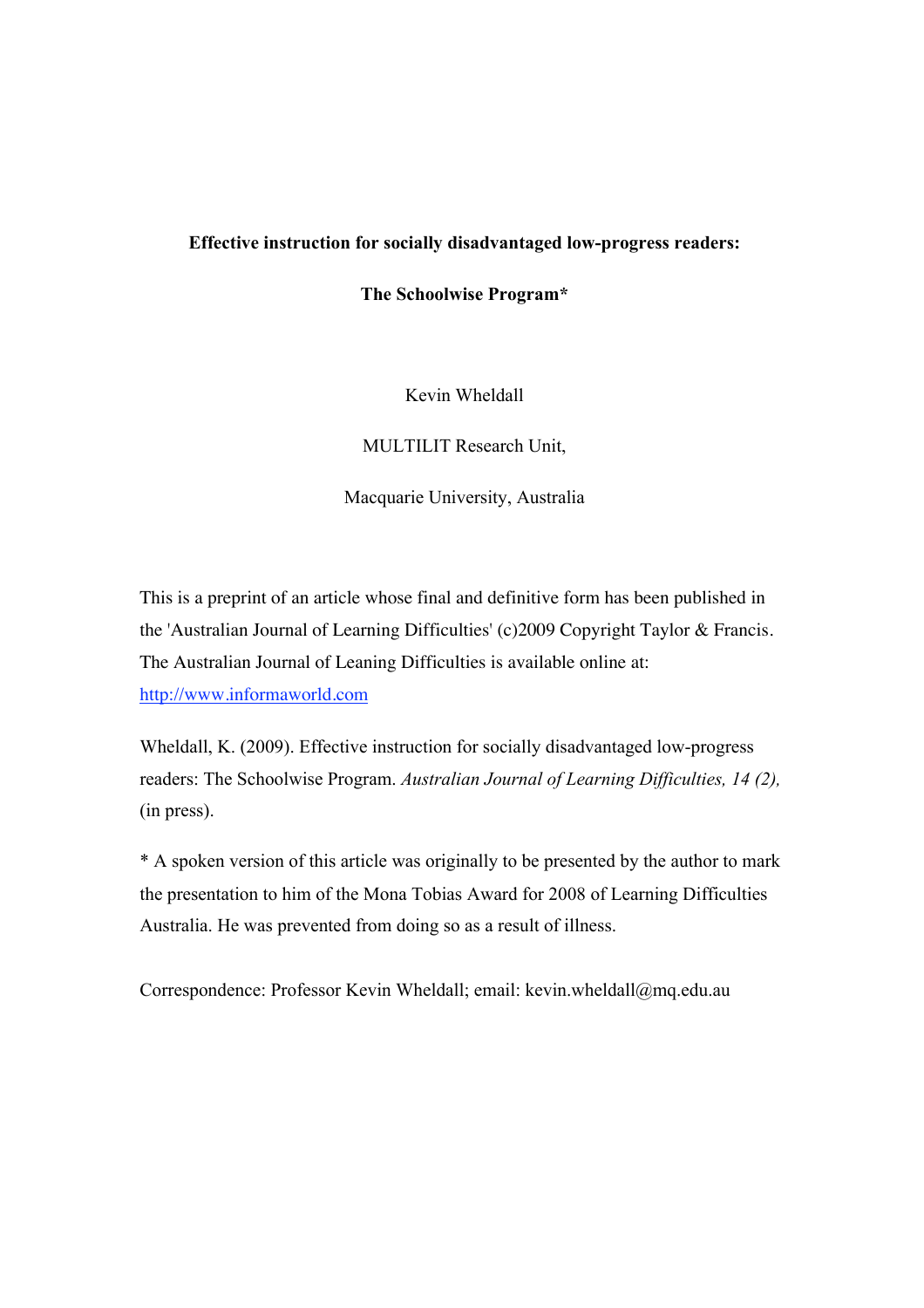## Abstract

In this article, I consider social class and reading performance, outline a noncategorical approach to reading disability, describe the reading intervention program we have developed for older low-progress readers, and seek to demonstrate how students from socially disadvantaged backgrounds can, and do, make substantial progress when offered effective reading instruction based on the available scientific research evidence.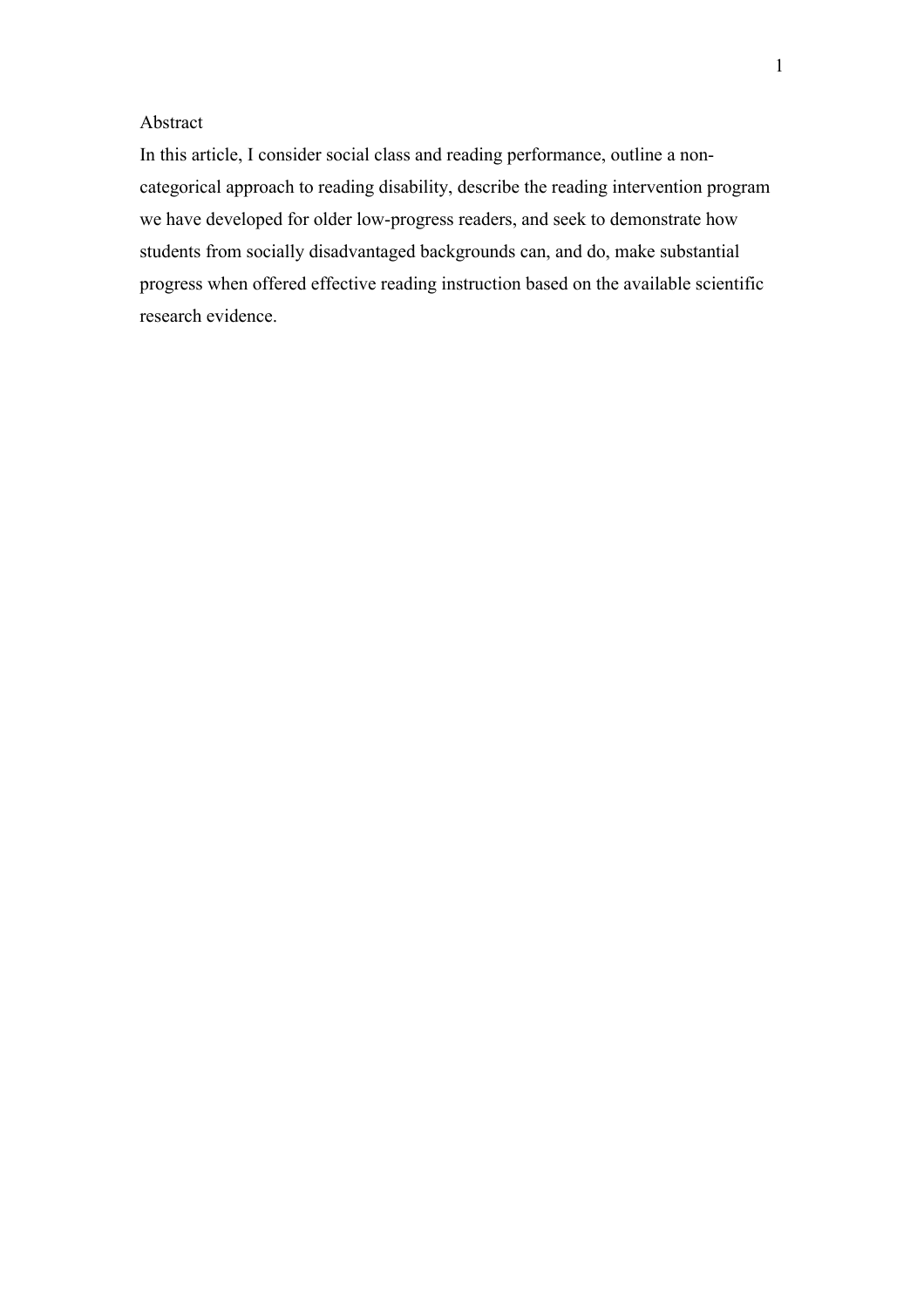# Effective instruction for socially disadvantaged low-progress readers: The Schoolwise Program

In the fourth of his 2008 Boyer Lectures, Rupert Murdoch spoke frankly about the failure of public education systems:

"The unvarnished truth is that in countries like Australia, Britain, and particularly the United States, our public education systems are a disgrace. Despite spending more and more money, our children seem to be learning less and less – especially for those who are most vulnerable in our society." (Murdoch, 2008, p. 61).

He went on to say "The tragedy today is that in many nations like Australia, the people who need a solid education to lift them out of deprived circumstances are the people who are falling further and further behind" (p. 62). Deputy Prime Minister and Education Minister, Julia Gillard, readily agreed with Murdoch the day following his lecture, commenting that too many students were failing to meet minimum standards and that most of these were from disadvantaged backgrounds. As will become evident, these problems begin early, as a result of these students struggling to learn to read in their first few years of schooling.

In this article, I shall describe the program with which I have been involved since 1996, designed to meet the needs of older low-progress readers from socially disadvantaged backgrounds. But, first, I would like to provide a brief, more personal perspective on this topic.

## A Personal Preamble

Since the Mona Tobias Award address is traditionally presented orally, I have taken the liberty of providing a more informal account of my work in this area than the usual, more formal research report and to reveal the roots of my interest in helping socially disadvantaged low-progress readers. It should be made clear at the outset, however, that the work on the Schoolwise Project reported here owes as much to my project co-director, Dr Robyn Beaman, as it does to me. Having said this, I take personal responsibility for the more general and critical views on education expressed here and my interpretations of our research findings.

As a working class lad from a council housing (i.e. public housing) estate in Derby in the UK, I made it to Manchester University just after the hippie 'summer of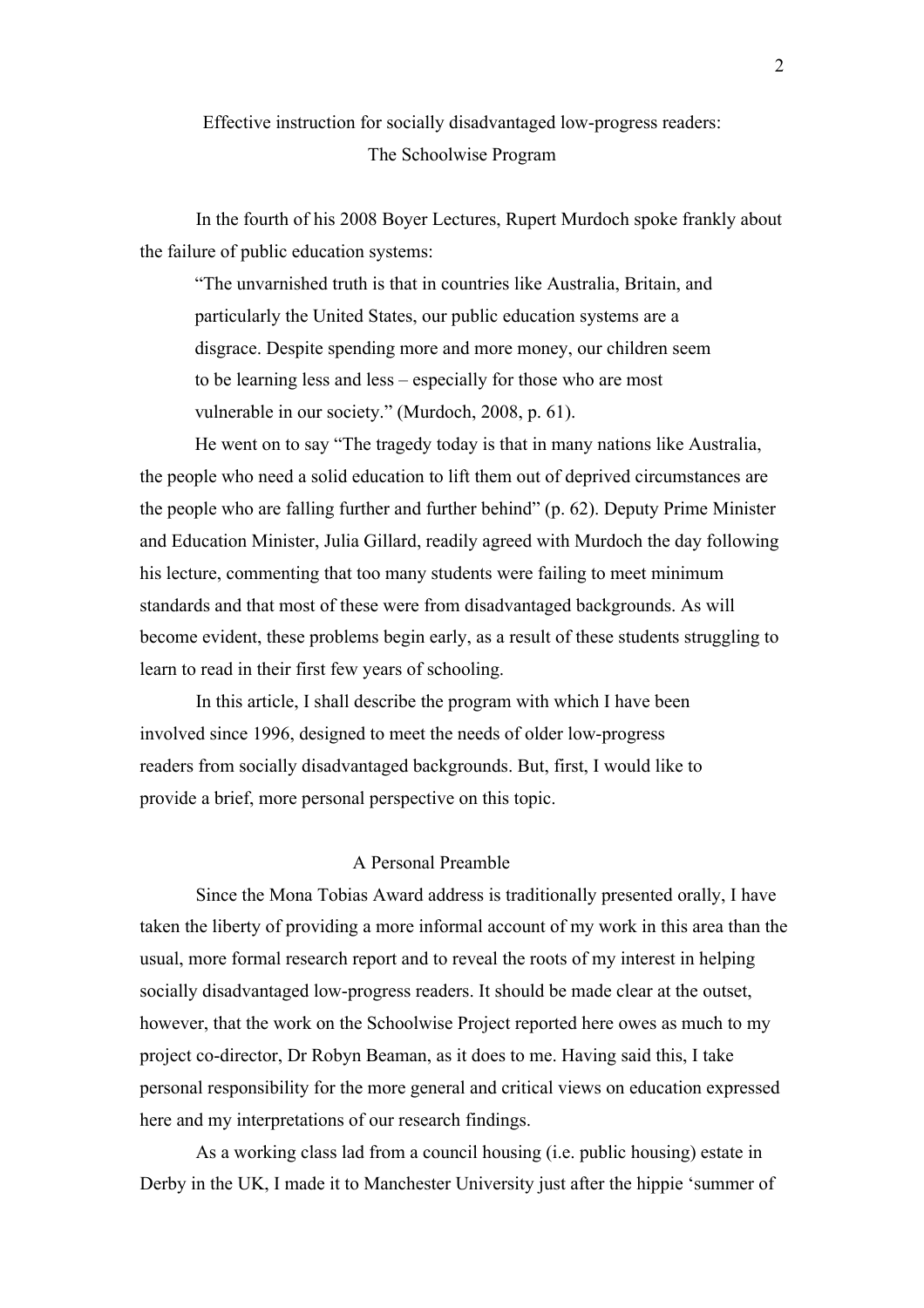love' in 1967, by the skin of my teeth. This was thanks to a pushy mother who had made it her business to teach me to read at home when, as a result of moving school at an inopportune time, I failed to do so in my first year or so of schooling. (She also continually reminded me to 'speak properly', as she put it.) By dint of her efforts, I had passed what was known as the '11 plus' exam and had gained admission to a quasi-grammar school. In those days, the doors were still open for bright working class kids to escape the poverty trap. So, coming originally from a working class background and also being English by birth, I have always been fascinated by social class and the way it permeates almost every aspect of English (and, to a lesser extent, Australian) society.

Partly as a result of taking subsidiary units in sociology in my first (honours) degree in psychology (weekly rants from a Mancunian<sup>1</sup> marxist in a second year unit entitled 'Class, Status and Power' spring, unforgettably, to mind), but also because of the hippie spirit of the times, I became a thoroughly radicalised 'class warrior'. (This was a far cry from the moderate who was subsequently selected as a parliamentary candidate for the Social Democratic Party in the 'Falklands' general election in Britain of 1983 - 10,613 votes but I came third, out of three!). Predictably, if paradoxically, I also became thoroughly 'embourgeoised' in the process and learned from Nancy Mitford, and later Jilly Cooper, just what was 'U' and what was 'non-U'. (To this day, I refer to serviettes as 'paper napkins' but I have forced myself to re-learn saying 'toilet' and to stop saying 'the loo' in Australia.) More seriously, I was also greatly influenced by the seminal (if often misunderstood) work of the British sociologist, Basil Bernstein, on 'Class, Codes and Control' (Bernstein, 1971) and his concept of restricted and elaborated code users.

Having received a very patchy education in psychology (far too much Freud and next to nothing on behaviour analysis), I was fortunate enough to be appointed, immediately after graduation in 1970, as an academic research associate to Professor Peter Mittler at his then newly formed Hester Adrian Research Centre (HARC) at Manchester University, where I completed my doctoral research on receptive language development (see Wheldall, 1976 for a summary). Peter and his colleagues patiently filled in most of the gaps in my psychology education including a very thorough grounding in research methodology and the work of B. F. Skinner on behaviour

 $<sup>1</sup>$  Mancunian means a native of Manchester, UK.</sup>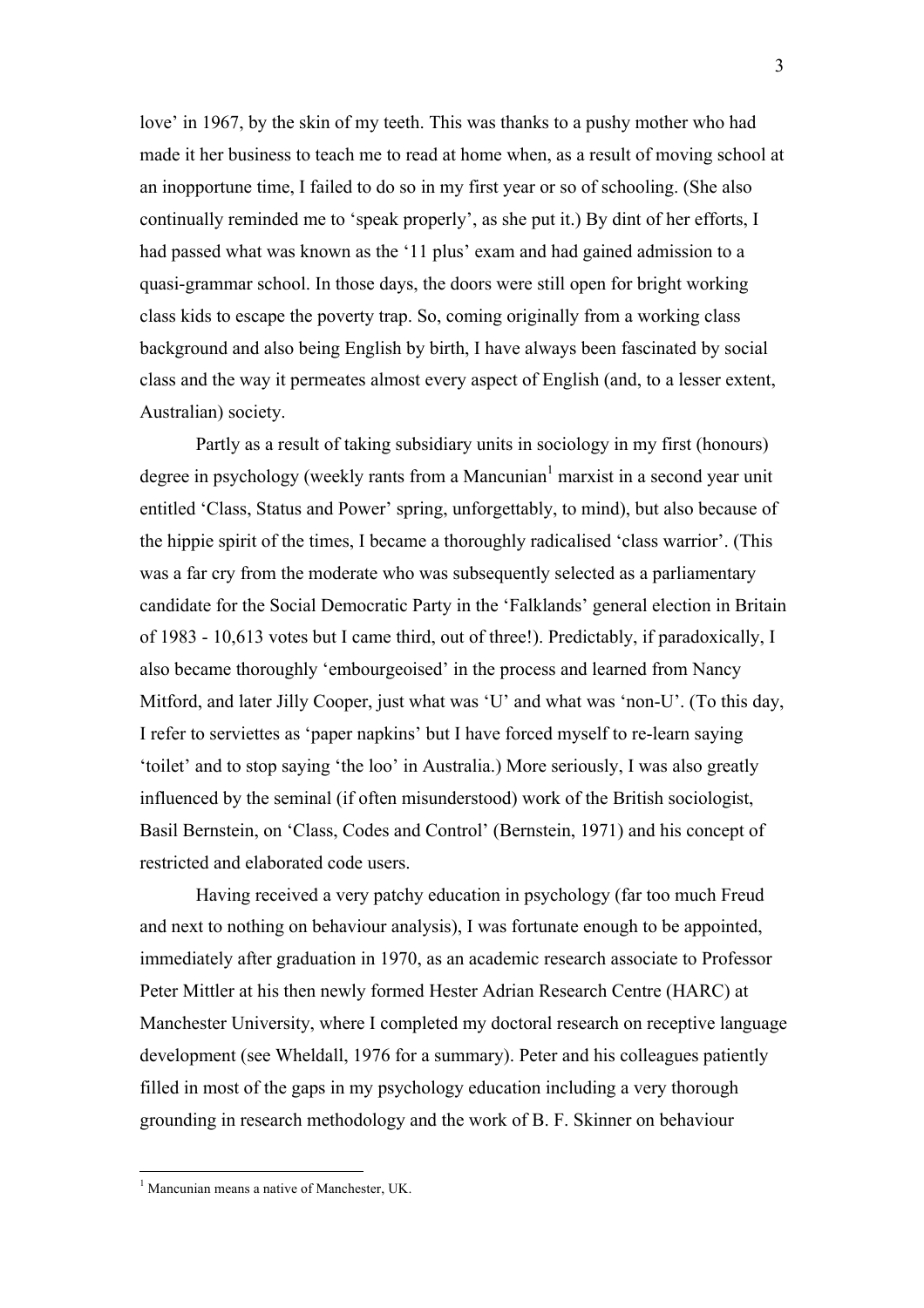analysis and its applications in special education. (I was still quite keen to 'smash the state' at this point and Peter also deserves credit for putting up with a hippie research associate with hair well below his shoulders).

As part of a continuing research program on the development of the Sentence Comprehension Test (Wheldall, 1987; Wheldall, Mittler, & Hobsbaum, 1979, 1987), after I left Manchester for a lectureship at Birmingham University in 1973, I began to explore the effects of social class on receptive language development and how best to help pre-school children from disadvantaged backgrounds by means of pre-school education (Wheldall, 1978; Wheldall & Martin, 1977; Wheldall, Anderton, Bott, & Kingslake, 1982). In short, we confirmed that sentence comprehension and vocabulary were both strongly associated with social class (socio-economic status as measured by father's occupation) and that pre-school interventions could have a powerful effect in improving the receptive language skills of young children from less advantaged home backgrounds. We also found (Wheldall et al., 1982) strong links between social class and reading performance at six years old. Young children from less advantaged home backgrounds came to school with less well developed receptive language skills (unless they had received some form of effective pre-school intervention) and this class effect also manifested itself in the form of low progress in learning to read, sowing the seeds for later school failure and, hence, the perpetuation of the class system.

If ever there were any residual doubt about the influence of social background on students' reading and related skills, such doubt has been expunged by the publication of the findings from the first NAPLAN (National Assessment Program Literacy and Numeracy) in 2008 (Ministerial Council on Education, Employment, Training & Youth Affairs, 2008). From this first national survey of the performance of Australian school students in Years, 3, 5, 7 and 9, it is clear that children's home backgrounds, with socio-economic status estimated by both level of parental education and parental occupation, are closely linked to literacy skill levels. Social class and reading performance are undoubtedly closely related, with students from less advantaged home backgrounds typically underperforming in comparison with their more advantaged peers. Quick calculations of the effect sizes (Cohen's delta) for differences in mean reading performance of students falling into the top and bottom categories (for both parental education and parental occupation) in Years 3, 5 and 7 show them all to be large  $(0.8)$ , averaging 0.94. In other words, there is very nearly a standard deviation difference in performance levels. Moreover, at least six times as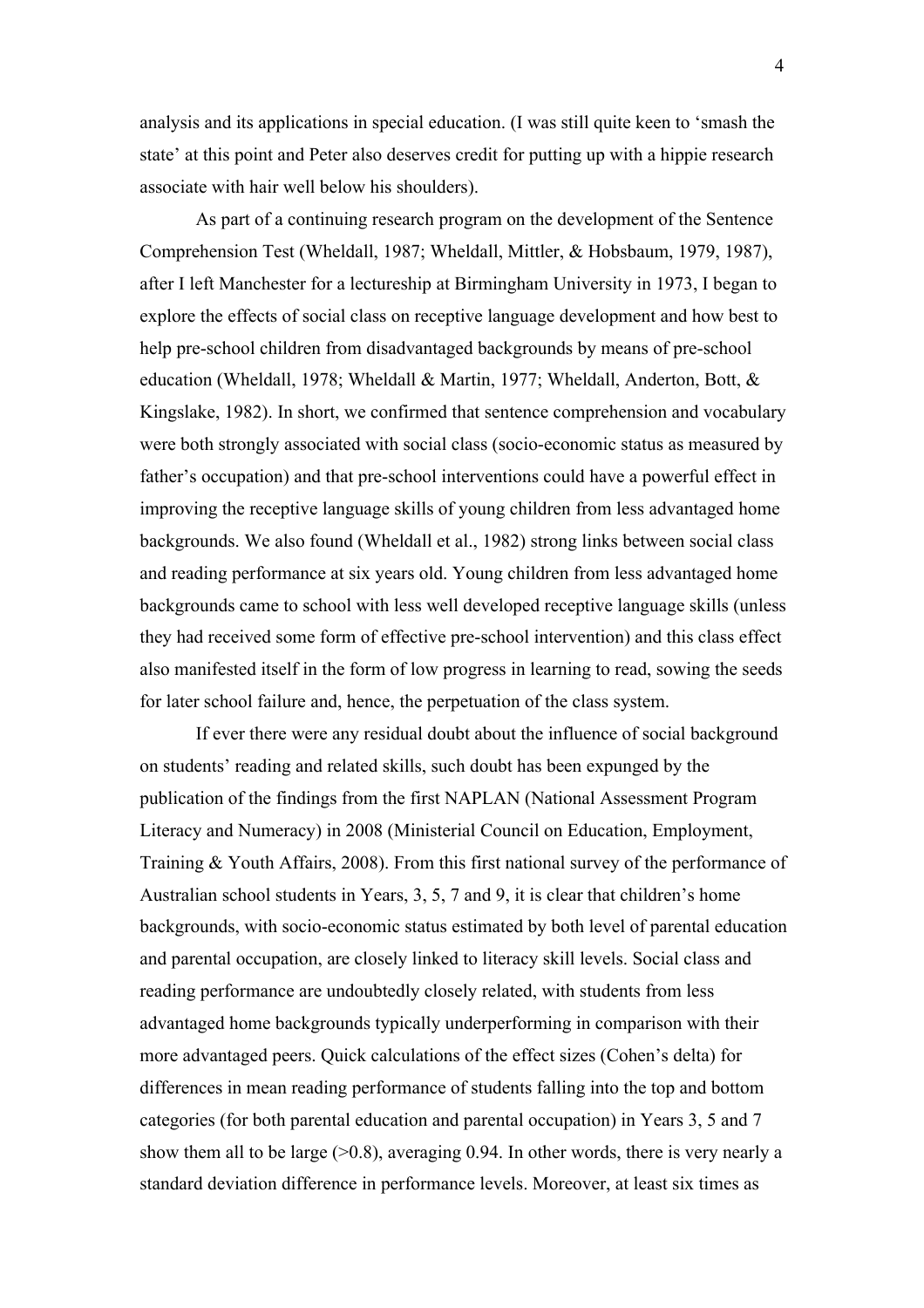many students from the lowest category compared with the top category fall into Band 1, 'Below National Minimum Standard'.

In this article, I shall describe the reading intervention we have developed for older low-progress readers (MULTILIT) and seek to demonstrate how students from socially disadvantaged backgrounds can, and do, make substantial progress when offered effective reading instruction based on the available scientific research evidence. Prior to this, however, it is important to spell out our overall approach to teaching low-progress readers to provide a context for what follows.

## A Non-Categorical Approach to Teaching Low-Progress Readers

Students struggle to learn to read for a variety of reasons. The actual causes of reading disability are frequently not known, are more often hypothesised than proven, and tend to be inferred from the fact that such students are failing to progress at the same rate as their peers. This is one reason why I prefer to use the more neutral term 'low-progress readers'.

As a result of scientific research carried out over the past 40 years, most reading scientists now subscribe to variations of the phonological-deficit theory of reading difficulties (reviewed Pogorzelski & Wheldall, 2005), that is that reading problems are largely the result of language difficulties, specifically the ability to segment and to blend the component sounds within words. Problems in phonological processing may arise from intrinsic (biological) factors, extrinsic (environmental) factors, or both. I have suggested a simple two factor model (Pogorzelski & Wheldall, 2005) to account for the likely outcomes of the interplay of these two main factors: intrinsic, possibly heritable (Bishop, 2001) phonological processing difficulties and extrinsic difficulties resulting from an impoverished language and literacy learning environment. It is important to emphasise that intrinsic and extrinsic factors are probably *both* differentially distributed (let us assume normally, in the absence of evidence to the contrary). The practical import of this is that even students whose inherent phonological processing ability is somewhat reduced as a result of intrinsic (biological) factors, but whose performance is extraordinarily low because they have suffered the 'double whammy' of this being coupled with a poor literacy learning environment (at home and/or school), can relatively easily be helped once effective instruction is provided. On the other hand, students who have enjoyed an optimal language and literacy learning environment, but whose intrinsic phonological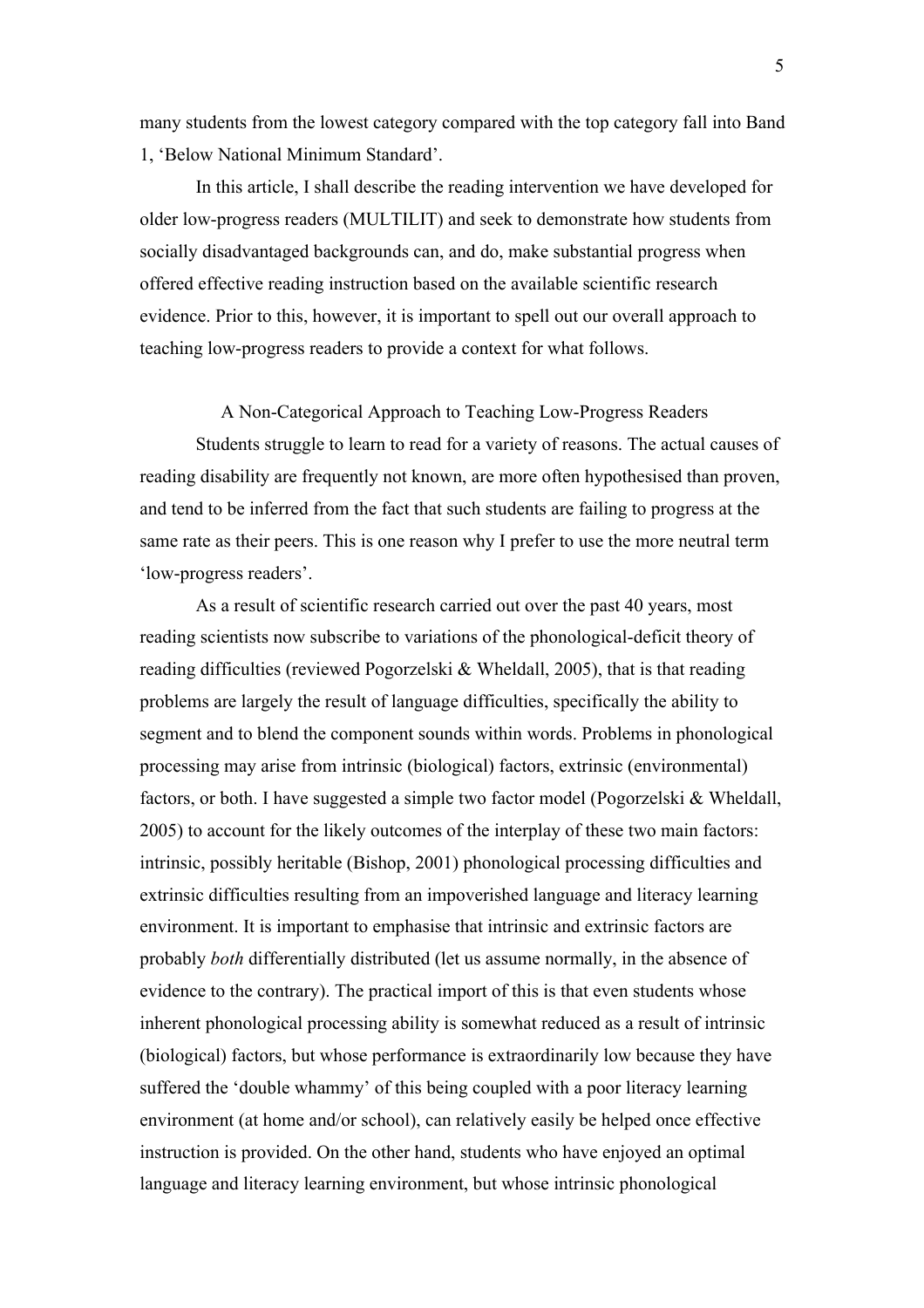processing ability is severely compromised, are probably still going to struggle even when provided with exemplary, evidence-based best practice remedial instruction, and are likely to need continuing support over many years. Friend, DeFries, and Olson (2008) have recently provided empirical support for this on the basis of their study involving 545 identical and fraternal twins of which at least one child from each set of twins had a reading disability. They concluded that: "Genetic influence was higher and environmental influence was lower among children whose parents had a higher level of education compared with children whose parents had a lower level of education" (p. 1124) and that their results are supportive of the view that "poor instruction or lack of reading practice may often be the main cause of reading disability in children from low-SES families" (p. 1129). Theoretically, this is all very interesting but does it actually help us much in practice?

#### *Diagnosis*

Endemic within the field of research and practice in reading disability has been a preoccupation with the diagnosis of the underlying causes of reading difficulties, specifically to identify those students who may be said to be dyslexic as against being so-called 'garden variety' low-progress readers. In some countries, a formal diagnosis of a learning disability such as dyslexia may make access more likely to increased facilities and support, curricular and assessment dispensations, and, not least, special funding. Until recent years, the most widely accepted definition and diagnosis of dyslexia was predicated upon an observed discrepancy between a child's reading performance and his/her more general intellectual and/or verbal ability. This 'discrepancy' model has come under increasing attack over the past decade or so (see Limbrick, Wheldall, & Madelaine, 2008 for a recent review) and is currently being largely replaced, in the US and the UK at least, by a Response to Intervention (RtI) model (described below).

But there is a more fundamental objection to this preoccupation with diagnosis and categorisation, regardless of how or whether the categories may be substantiated objectively. While the label of dyslexia, or learning disability more generally, may afford some comfort to students struggling to read and to their parents, in our present state of knowledge, at least, there are few or no implications of such a diagnosis for specific instructional intervention that is any different from what we might offer any student struggling to learn to read. Some of the loose talk surrounding diagnosis and remediation of dyslexia presupposes a magic bullet to fix the reading disability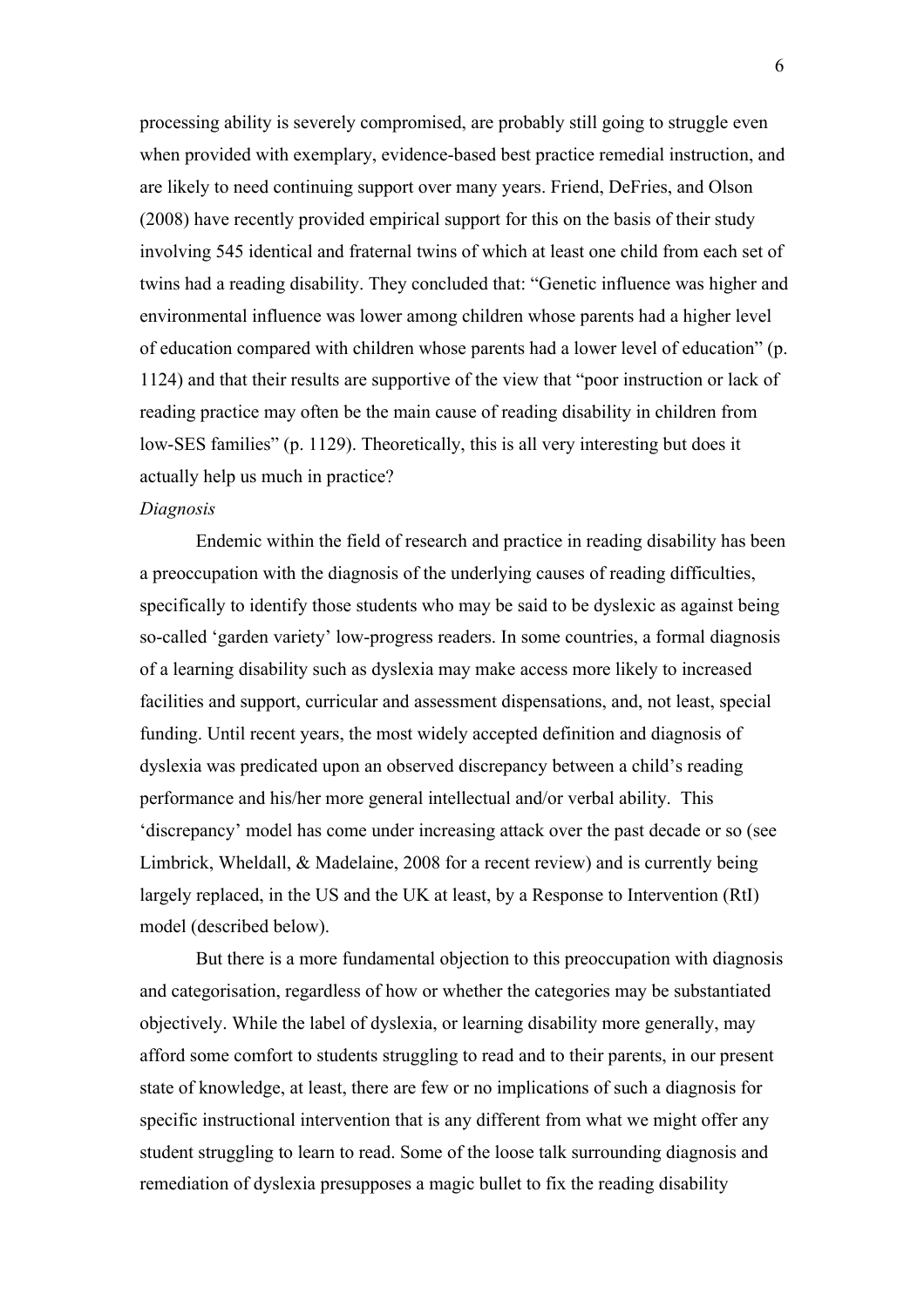specifically of children with dyslexia, access to which they will somehow be denied without an appropriate diagnosis. But the form of instruction we should offer should be no different from that which we would offer to any struggling reader and this form of instruction should be predicated upon evidence-based best practice as identified by scientific research into effective instruction in reading and related skills.

While it is commonly believed that knowing the 'cause' will necessarily help with the solution, this is not necessarily always the case in education. We do not usually know why a student cannot read. Even if we have a very good idea, it still does not help us. What can be even more pernicious is the belief that different causes will necessarily need different treatments or teaching methods. The categories commonly employed to describe students with apparently similar disabilities and difficulties are sometimes questionable but, more importantly, are of little or no use in determining the appropriate way to teach a particular student. How you teach children to read has almost nothing to do with the clinical diagnosis and should be determined not by the nature of the child's disabling condition but by a needs-based appraisal of the student's current level of functioning. Although it might seem like useful information to know the precise minutiae of why a person has a certain disability, very rarely does this actually help us to teach them any better. In spite of considerable research into so called 'aptitude-treatment interactions' (Howell, 1995), there is no convincing body of evidence to suggest that students with different disabling conditions need different forms of instruction; rather, it appears that effective instruction is effective instruction generally.

It is for this reason that many scientifically orientated reading researchers and practitioners now subscribe to what is known as *a non-categorical approach* to teaching students with learning difficulties in the area of literacy (Wheldall, 1994; Wheldall & Beaman, 2000; Wheldall & Carter, 1996). Quite simply, knowing whether a child is dyslexic or not, or the reason why she or he has struggled to learn to read, offers no help in determining what to do to help him or her to master the skills necessary for reading and spelling. Consequently, it makes more sense to address the problem of poor reading directly, regardless of the hypothesised causation, using the most powerful instructional interventions that have been shown to be effective.

So what does this mean for practice? Quite simply, it requires us to focus on the *solution* not the cause. A careful needs-based appraisal of the student's current level of performance in a skill area will help us to determine the entry point for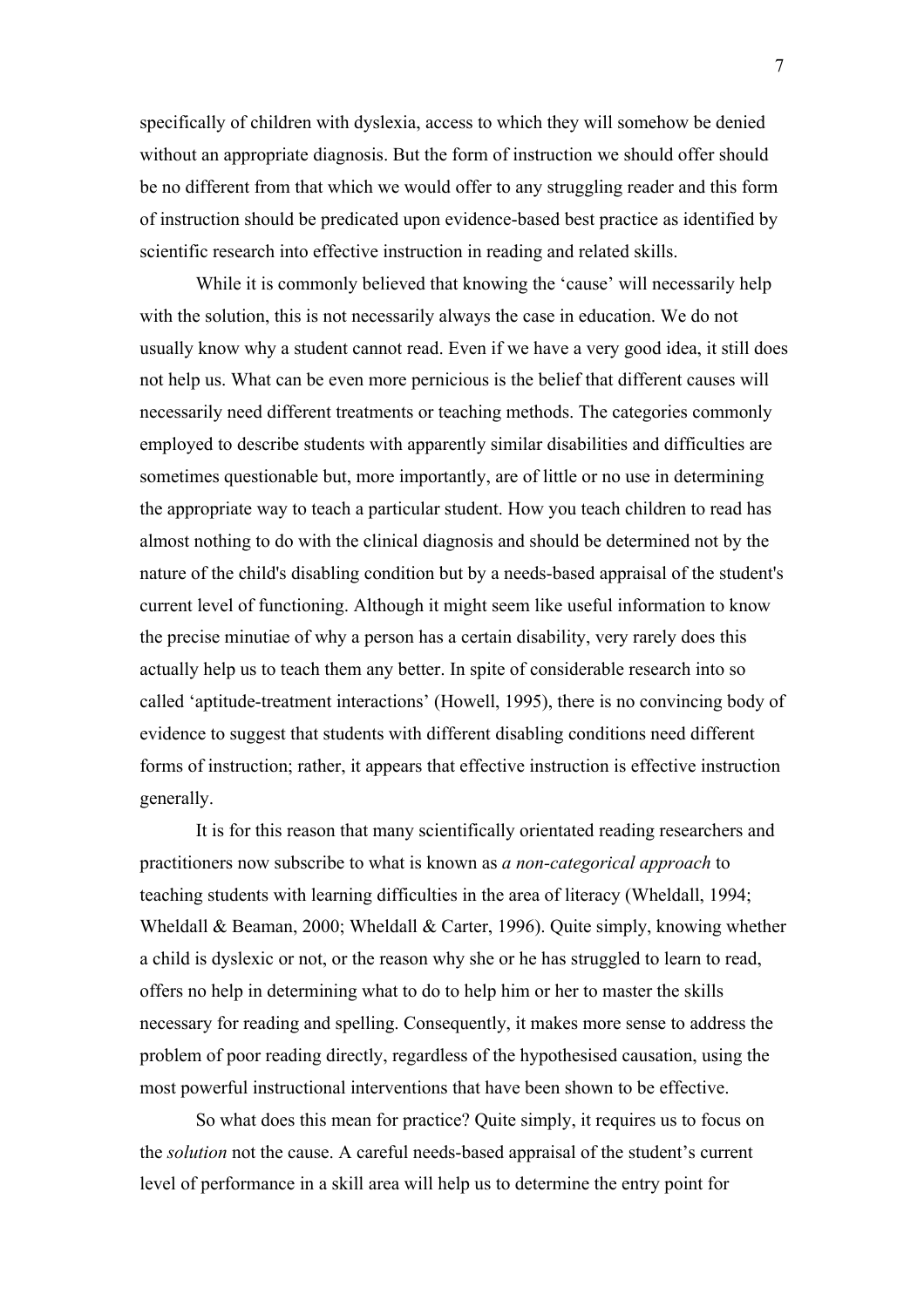instruction and to decide on the method or program to be employed. This is not necessarily to say that 'one size fits all'; there may be several alternative instructional methods or programs that have been shown to be effective but the selection of the most appropriate program will be determined by the idiosyncratic needs of the individual child and his or her responsiveness to instruction, *not* the category of his or her disabling condition. I like to regard this as a truly child-centred approach to education. A non-categorical approach also aligns very well with the Response to Intervention model, providing a more sound basis for reaching conclusions about the severity of a child's difficulties in mastering reading and spelling skills than the discrepancy models used in the past, as we shall see.

## *Response to Intervention*

Response to Intervention (RtI) is a tiered model of instruction for students experiencing difficulties in acquiring basic skills and appropriate social behaviours (Bender & Shores, 2007; Council for Exceptional Children, 2008; Fuchs & Fuchs, 2007). Tiered instruction commonly (but not invariably) comprises instruction at three increasing levels of intensity. In the context of literacy instruction, it is predicated upon exemplary initial instruction in reading and related skills being provided at the whole class level during the first 6 to 12 months of schooling. This is known as Tier One instruction. Experiencing initial instruction based on evidence-based best practice will ensure that the vast majority of students will get off to a good start in learning to read and spell. Those students who begin to fall behind, often operationally defined as those in the bottom 25% of what might be expected for the age cohort, are then offered Tier Two instruction.

Tier Two instruction typically takes the form of more intensive, more targeted small group literacy instruction, again based on what scientific research has shown to be the most effective methods and curriculum content for teaching lower-progress readers. Students are taught in small groups of four to six students, preferably by a teacher or paraprofessional who is well versed and skilled in the delivery of effective remedial instructional programs. Such instruction should be provided daily, if possible for at least half an hour. This more intensive (and, of necessity, more expensive) option is reserved only for those 'failing to thrive' under the regular classroom regime of Tier One. Tier Two level intervention is likely to resolve the difficulties experienced by the great majority of lower-progress readers and will enable them to get 'back on track' and progressing at a similar level to their classroom peers. There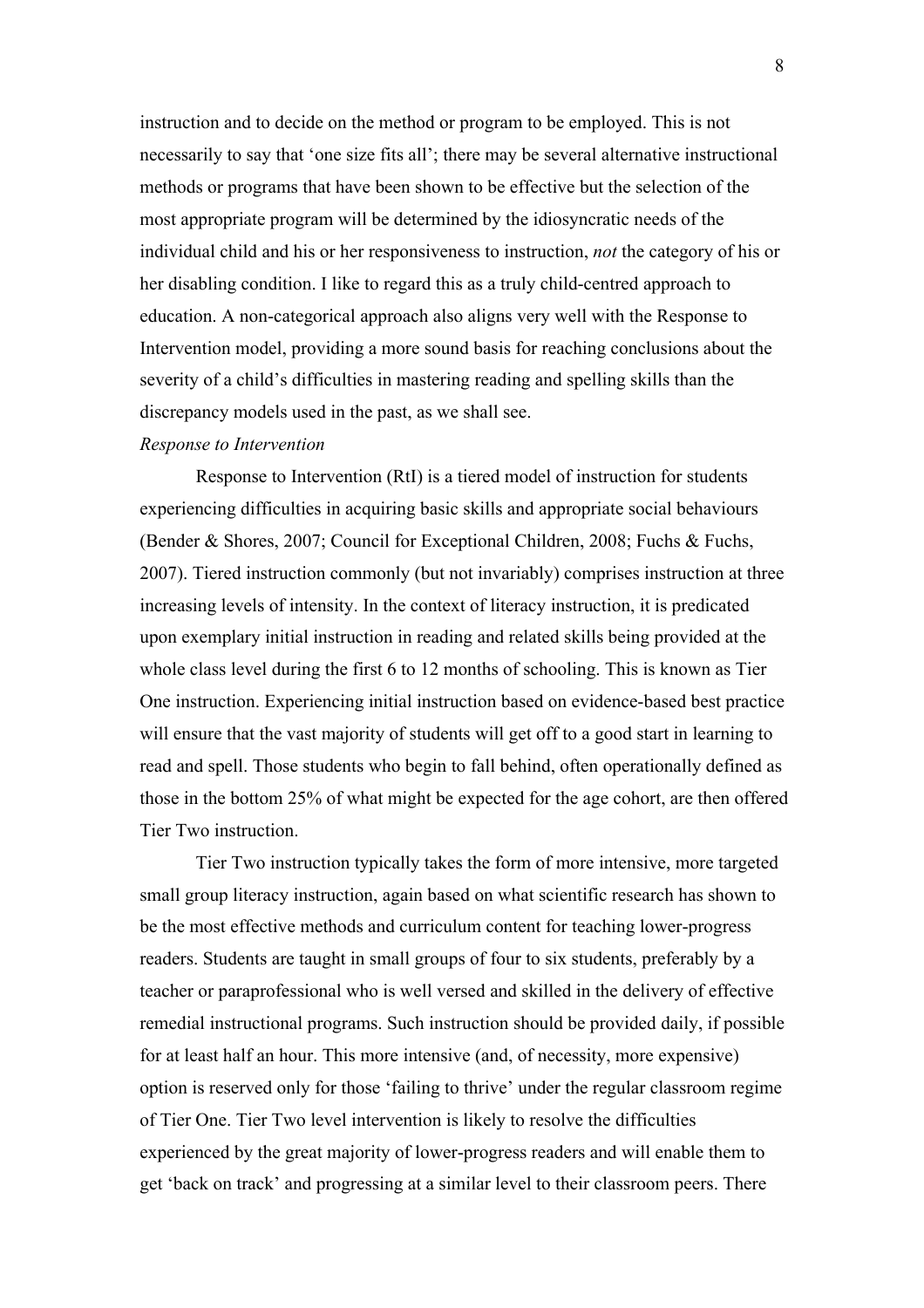will always be a few students, however, who fail to respond even when offered this more intensive level of Tier Two instruction and these students need Tier Three intervention.

Tier Three intervention does not necessarily involve appreciably different instruction from that offered in Tier Two except insofar as the instruction provided is even more intensive, in more specifically targeted form, tailored to the specific needs of the individual student on a one-to-one basis, and preferably provided by a reading expert.

Within the RtI model, students with a learning disability such as dyslexia are defined as those students needing Tier Three intervention, students who are still struggling even when they have been offered both exemplary initial reading instruction (Tier One) and subsequent exemplary remedial instruction (Tier Two). These are typically the students who are likely to need continuing literacy support, possibly over many years. In our present state of knowledge, we have no way of telling in advance just who these students will be other than by using the 'suck it and see' approach of RtI coupled with very careful progress monitoring. The question then arises of how best to judge whether a child is responding well to instruction or not and hence whether she or he needs Tier Two or Tier Three intervention. Traditional reading tests are of limited use for this purpose since they are not usually sensitive enough to pick up small gains over short periods of time, nor should they be repeated frequently or after only a short time interval, if they are to provide reliable measures. On the other hand, it would not be in the best interests of the child to remain for too long on a program under which he was failing to progress and which will only be detected when he is retested at the end of the year or even after six months. *Progress Monitoring Using Curriculum-Based Measurement (CBM)*

Curriculum-based fluency measures have emerged as the preferred alternative for progress monitoring (Fuchs, 2004; Madelaine & Wheldall, 1999, 2004). Oral reading fluency may be measured by passage reading tests, having a student read aloud a passage of text and counting the number of words read correctly in one minute. This seemingly rather crude index in fact correlates very highly with other more complex measures of reading including both reading accuracy and reading comprehension. Because this exercise may be repeated frequently with different samples of text from the curriculum at a similar level of difficulty, this provides a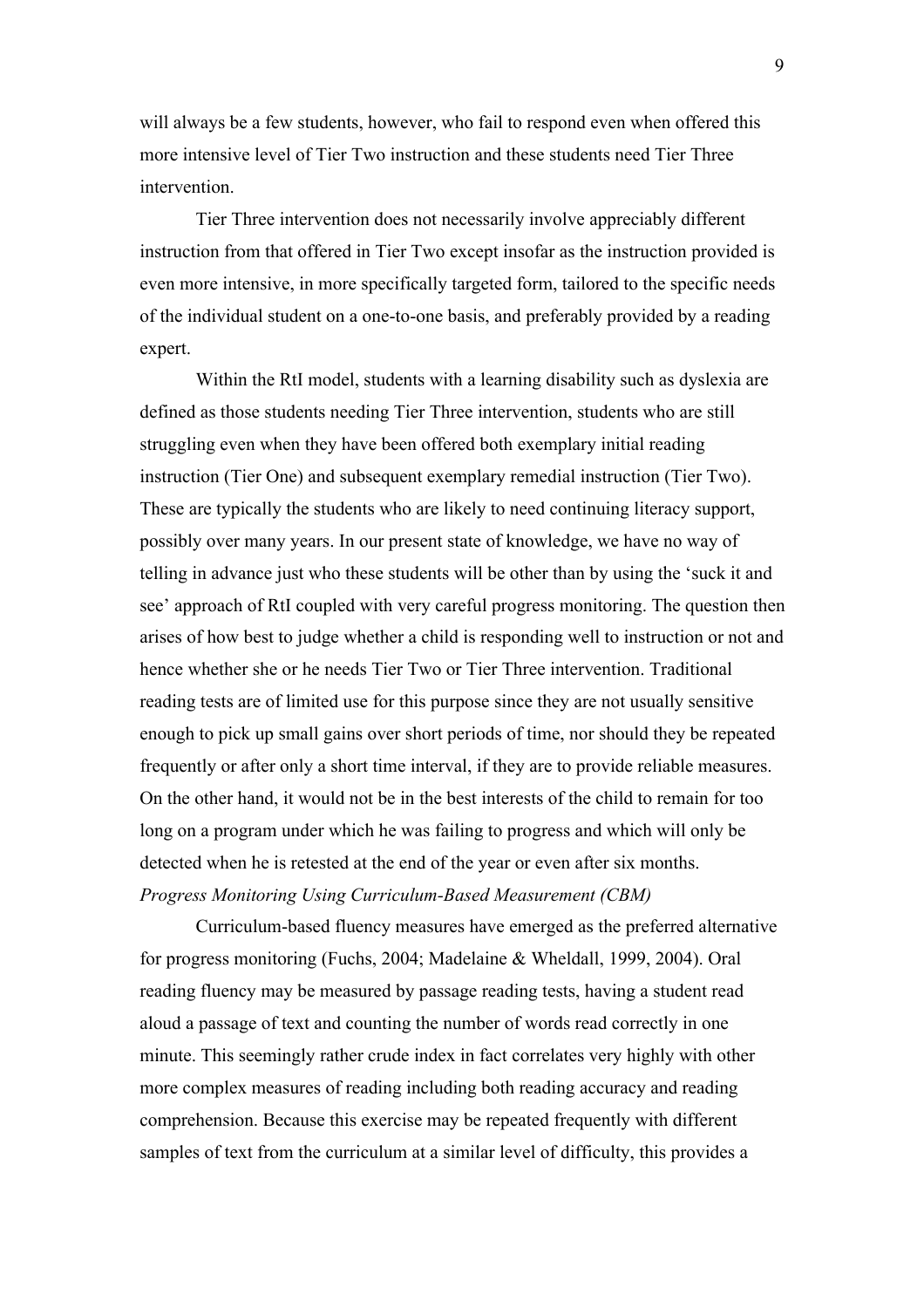ready means of tracking progress over time. Moreover, these curriculum-based measures are quick and easy to administer.

Curriculum-based measurement provides the means by which we can determine the tier of support a student needs. First, a passage reading test (or tests) may be used as a simple screening instrument to determine which students are struggling to keep up with their peers, say the bottom 25%. These students are then offered Tier Two small group remedial instruction. By subsequently monitoring progress on a weekly or even fortnightly basis over about six weeks we may then determine who is responding readily and who is not and hence who is likely to need more intensive, individualised Tier Three instruction for greater and continuing duration, and even whom we might choose to refer to as having 'dyslexia', for administrative/funding purposes.

Thus it may be seen how a non-categorical approach to remedial instruction for low-progress readers aligns very well with the Response to Intervention model, supported by curriculum-based measurement, and offers the best option for helping low-progress readers in our present state of knowledge. This non-categorical approach to teaching low-progress readers has defined our own work in this area.

A Brief Description of the MULTILIT Reading Tutor Program In an earlier article in this journal (Ellis, Wheldall, & Beaman, 2007), we described the research locus and conceptual basis for our approach to remedial reading instruction, Making Up Lost Time In Literacy (or MULTILIT), and so I will not dwell on this in detail again here (see also Wheldall & Beaman, in press). In our view, and on the basis of the available scientific evidence, the most effective remedial programs for low-progress readers take a scientifically balanced perspective and involve intensive, systematic instruction in three main areas: phonic word attack skills; sight word recognition; and supported book reading in a one-to-one context. The (revised) MULTILIT Reading Tutor Program (RTP) (MULTILIT, 2007a) incorporates all three of these key features and forms the core of what we offer to low-progress students. The program was specifically designed for teaching lowprogress readers in Year 2 and above who are reading at a level considerably below what might be expected for their age and who have not acquired the basic skills needed to become functional readers.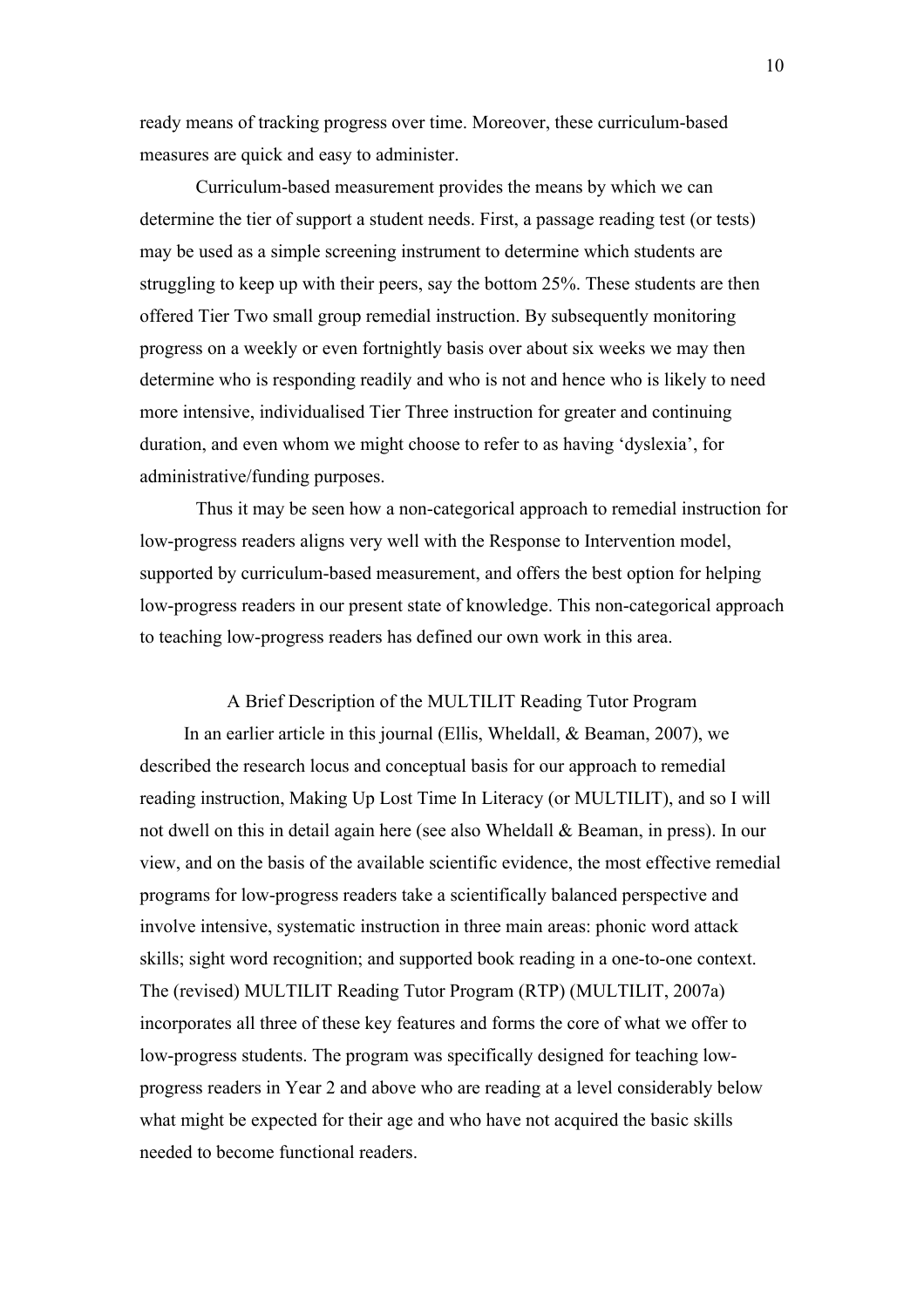## *MULTILIT Word Attack Skills*

Children learning to read primarily need to learn how to 'crack the code' how to decode words they have not previously encountered by breaking words down into their component phonic parts. Low-progress readers need intensive, systematic instruction both in how to break up ('segment') words into their component letter sounds and, even more importantly, how to 'blend' component letter sounds into words. MULTILIT Word Attack Skills is designed to do precisely this: to teach lowprogress readers the phonic word attack skills essential for rapid decoding, using a synthetic phonics approach (MULTILIT, 2007b).

## *MULTILIT Sight Words*

Sight words are words that can be read automatically on sight without recourse to decoding strategies. When learning to read, it makes good sense for lowprogress readers to learn a small corpus of very common sight words so that they will not need to struggle to decode every single word that they encounter in a sentence. MULTILIT Sight Words (MULTILIT, 2007c) systematically teaches the automatic recognition of 200 high frequency sight words. The 200 words included were empirically determined from the most frequently occurring words encountered in children's books (excluding proper nouns and simple, easily decoded, consonantvowel-consonant or CVC words) on the basis of the research carried out by Morag Stuart and her colleagues in the UK (Stuart, Dixon, Masterson, & Gray, 2003 a, b, c). *MULTILIT Reinforced Reading*

Reinforced Reading (Wheldall & Beaman, 2007) is a program developed to enhance the student's independent reading skills, to increase reading fluency, to build vocabulary and to foster comprehension. It constitutes a re-engineered version of the well-known set of tutoring strategies for use with low-progress readers known as Pause, Prompt and Praise (PPP) (Glynn, 1987; McNaughton, Glynn, & Robinson, 1981; Wheldall & Mettem, 1985), in which the role of phonics has been emphasised and the reliance on contextual clues has been relegated to a reader self-checking role. The aim of the tutoring session is for the tutor to listen to the low-progress reader read natural language books at an appropriate level of difficulty for up to 15 minutes, following an introduction by the tutor. The tutor is trained to pause for up to 5 seconds or wait until the end of a sentence when a mistake is made to permit time for self-correction. If no self-correction occurs, the tutor supplies up to two prompts in the form of a general phonic prompt ("How does this word begin?", "What sound do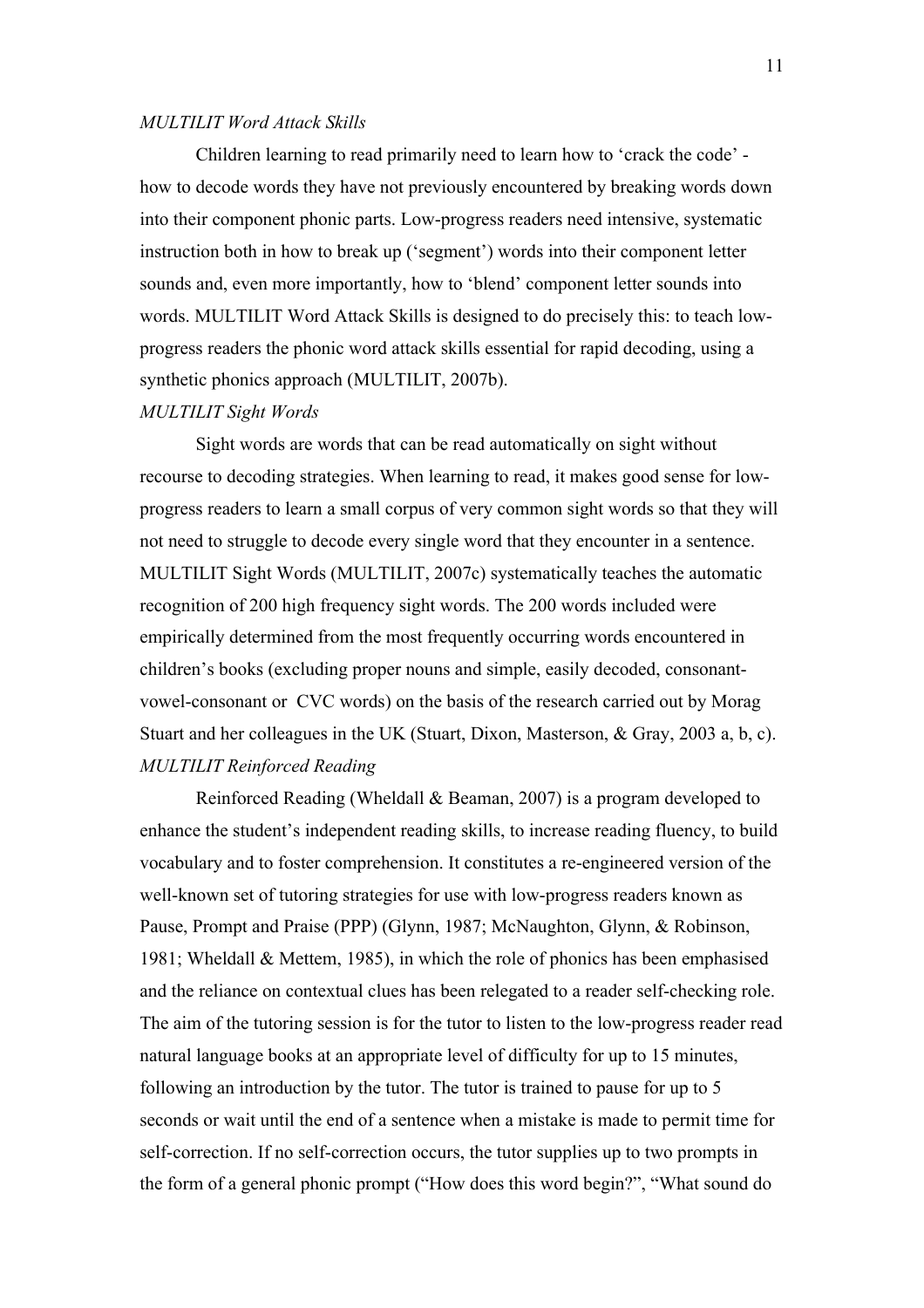these letters make?") or a re-read prompt ("Read that again from the beginning of the sentence."), followed by a specific phonic prompt if the first prompt is not successful. When the student correctly reads a sentence or paragraph, self-corrects without a prompt, or successfully uses a given prompt to identify a word, specific praise is given. At the end of the session the tutor asks questions about the passage just read. In addition, two variants of this basic procedure target fluency and comprehension specifically.

These MULTILIT one-to-one teaching activities provide sequential learning for students who are behind in reading skills. The MULTILIT Program is typically implemented by a teacher but a teacher's aide, trained volunteer, trained parent, or skilled peer tutor, working under the direction of a teacher, could also implement the program. Each child is tested on entry to the MULTILIT Program to place them at the appropriate levels in each component of the MULTILIT Reading Tutor Program. The lessons in this program concentrate on decoding skills (MULTILIT Word Attack Skills) and accurate and automatic recognition of sight words (MULTILIT Sight Words), and the practice and generalisation of these skills using the connected reading of real text in MULTILIT Reinforced Reading.

In this article, I want to discuss the findings from a specific application of MULTILIT for socially disadvantaged students, the Schoolwise Program.

## The Schoolwise Program

In 1994, the Rev Bill Crews, chairman of the Exodus Foundation (a charity focusing on the plight of the homeless), first approached me with his concerns regarding 'streetkids' and disaffected youth and his desire to implement a preventative program to keep students in school and off the streets. For many of these students, the problems begin early as a result of initial academic failure in learning basic skills and are then exacerbated by the increasing demands made by a largely text-based curriculum predicated upon mastery of the very skills in which they are most deficient. Schooling can become an increasingly aversive experience for many such marginalised students.

Since 1996, the Exodus Foundation has funded a research consultancy annually for the MULTILIT team to run a version of the MULTILIT program, known as the 'Schoolwise Program', on the Exodus Foundation site at Ashfield in Sydney. The aim of the project has been to address the needs of older low-progress readers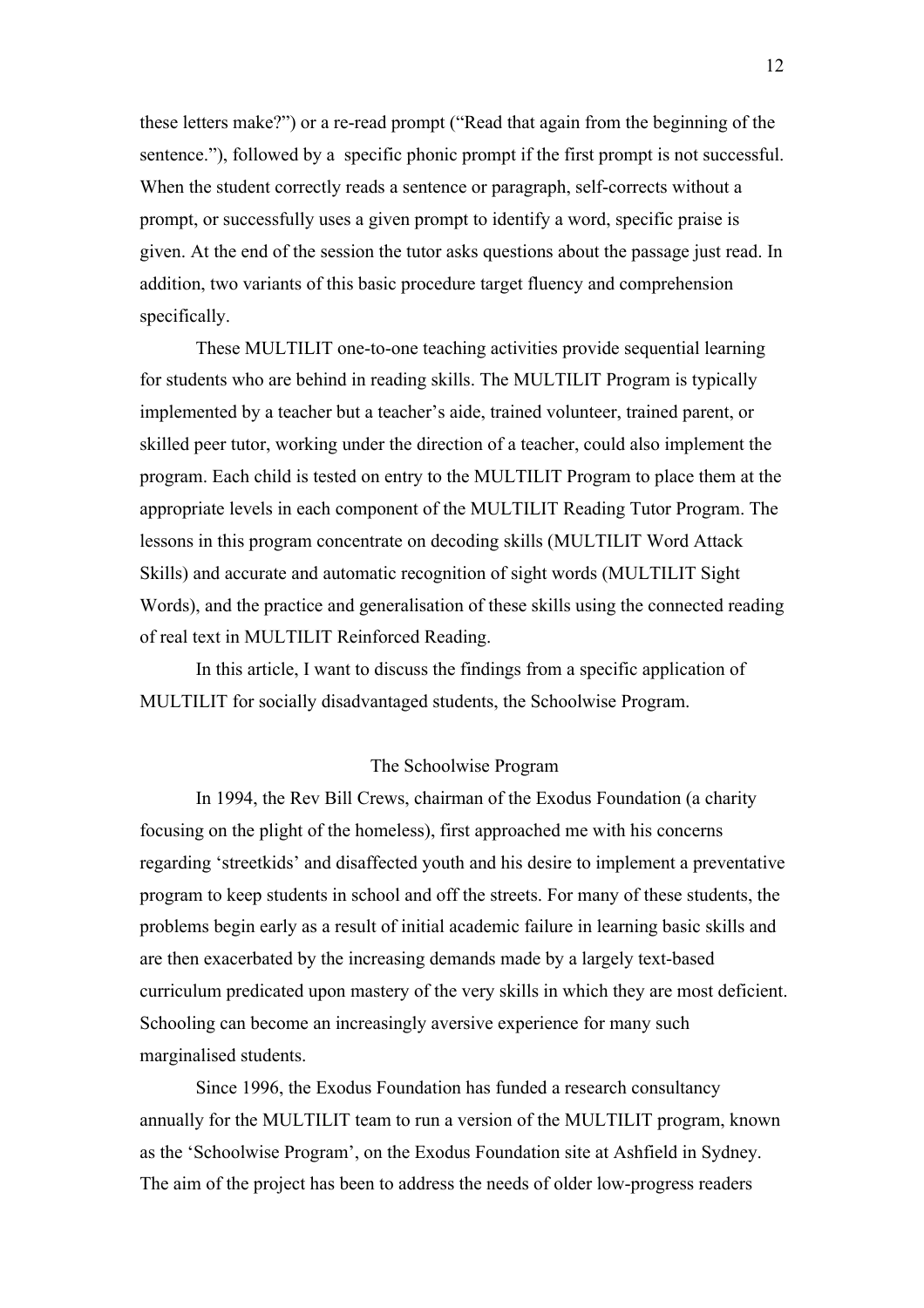from socially disadvantaged backgrounds and who were at risk of serious disaffection from school. The success of the Schoolwise Program in teaching successive intakes of older low-progress readers to learn reading and related skills has been amply documented in our commissioned research report to the Australian Commonwealth Government Department of Education, Training and Youth Affairs (DETYA), 'An Evaluation of MULTILIT' (Wheldall & Beaman, 2000,) which detailed the efficacy of MULTILIT.

In essence, the Schoolwise Project aims to redress substantially the literacy skills deficits of older low-progress 'at risk' students in their final years of primary school (or first year of high school) by providing a program of intensive, systematic, skills-based literacy instruction. Students typically attend the Schoolwise Program every morning for two school terms in a special learning tutorial unit (the Exodus Foundation Tutorial Centre) based in a community centre near to, but not directly associated with, local schools. Thus the program also provides respite within a positively focused learning environment that is clearly and deliberately differentiated from 'school'.

Students are referred by their schools on the basis of social disadvantage, their low levels of literacy (as measured by the Neale Analysis of Reading), their inability to cope with the regular curriculum, and the substantial risk of their disaffection from school. Our own assessment procedures (curriculum-based) prior to student selection provide confirmation of the student's suitability and need.

Research findings based on the results from, and experience with, successive intakes into the Schoolwise Program since the first intake in 1996 have consistently testified to the success of this literacy intervention program (Wheldall & Beaman, 2000). In less than 5 months of instruction, successive intakes have made very large average gains in reading accuracy, reading comprehension, single word recognition, reading fluency and spelling. These were students who had made little or no progress in recent years and who were typically 3 or more years behind in reading and related skills when they entered the program.

The commissioned report to DETYA 'An Evaluation of MULTILIT' (Wheldall & Beaman, 2000) (referred to above) included the findings for the first three years of the Schoolwise Program, 1996 to 1998. In those years, MULTILIT was delivered individually to students as a one to one program; what we would regard today as essentially a Tier Three intervention. Over the past five years or so, however,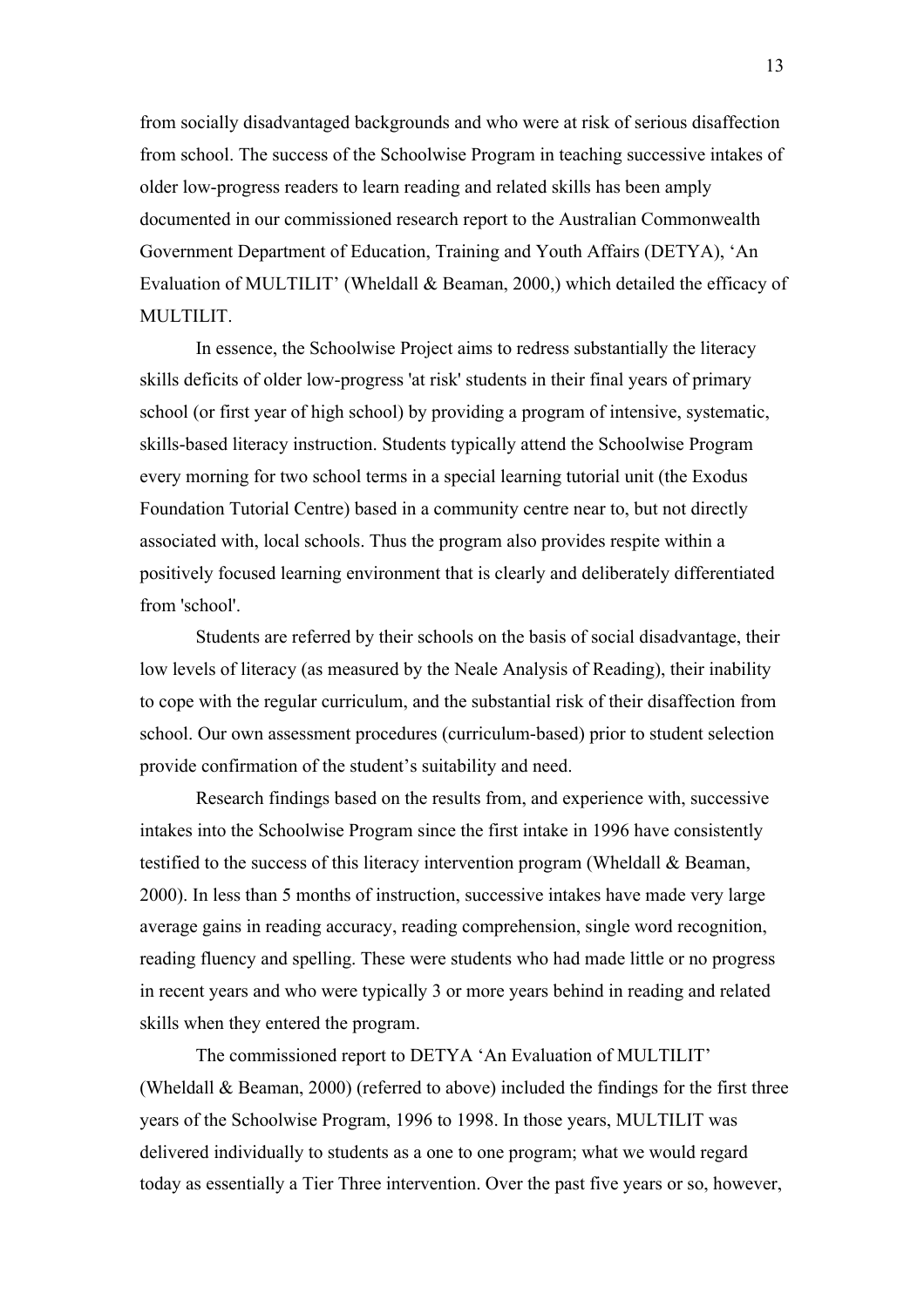we have developed a small group instruction version of the program suitable for use as a Tier Two intervention.

## *The Intervention*

Over time the Schoolwsie Program delivered has changed in both length of daily intervention and type. From the late 1990s until the end of 2003 the program was delivered between 8:45am to 1pm daily including a brief (15 minute) break, resulting in four hours of instructional time daily. The mode of the core MULTILIT Program delivery was on a 1:1 basis, with the instructor working with each child in his/her group successively. (Some of the other lessons during the morning program were group-based, however e.g. SRA Spelling Mastery.)

Over the course of 2004, the main mode of delivery for the MULTILIT core elements changed to a group instruction format and the instructional time was reduced from 4 hours (plus a break) to three hours (inclusive of a 15 minute break). We had effectively reduced the instructional time to deliver the program from 4 hours to 2 hours 45 minutes. This change enabled students to get back to school earlier in the school day.

The Schoolwise Program at the Exodus Foundation Tutorial Centre provides intensive MULTILIT literacy instruction, five mornings per week, for two school terms (approximately 20 weeks) for each cohort of 36 students. As described earlier, the core MULTILIT Program consists of MULTILIT Word Attack Skills, MULTILIT Sight Words and MULTILIT Reinforced Reading (using Pause, Prompt and Praise), and also utilises other supportive evidence–based programs.

Students (since Semester 2, 2004) attend the program from 8:30am to 11:30am, Monday to Friday for two school terms. The daily MULTILIT session consists of: 25 minutes of group MULTILIT Word Attack Skills (two separate lessons for accuracy and fluency); 15 minutes of group MULTILIT Sight Words; 25 minutes of group MULTILIT Reinforced Reading; 20 minutes of group spelling (using the Spelling Mastery program, a direct instruction program from SRA); one hour of 'home group' where individual sessions and independent work are completed, and 20 minutes of peer-tutoring using Reinforced Reading.

The development of a version of the MULTILIT program for delivery in small groups has led to an increase in the cost-effectiveness of the program, delivering the intervention to a larger number of students in a shorter time period. This has also meant a considerable reduction in the amount of time students are out of their regular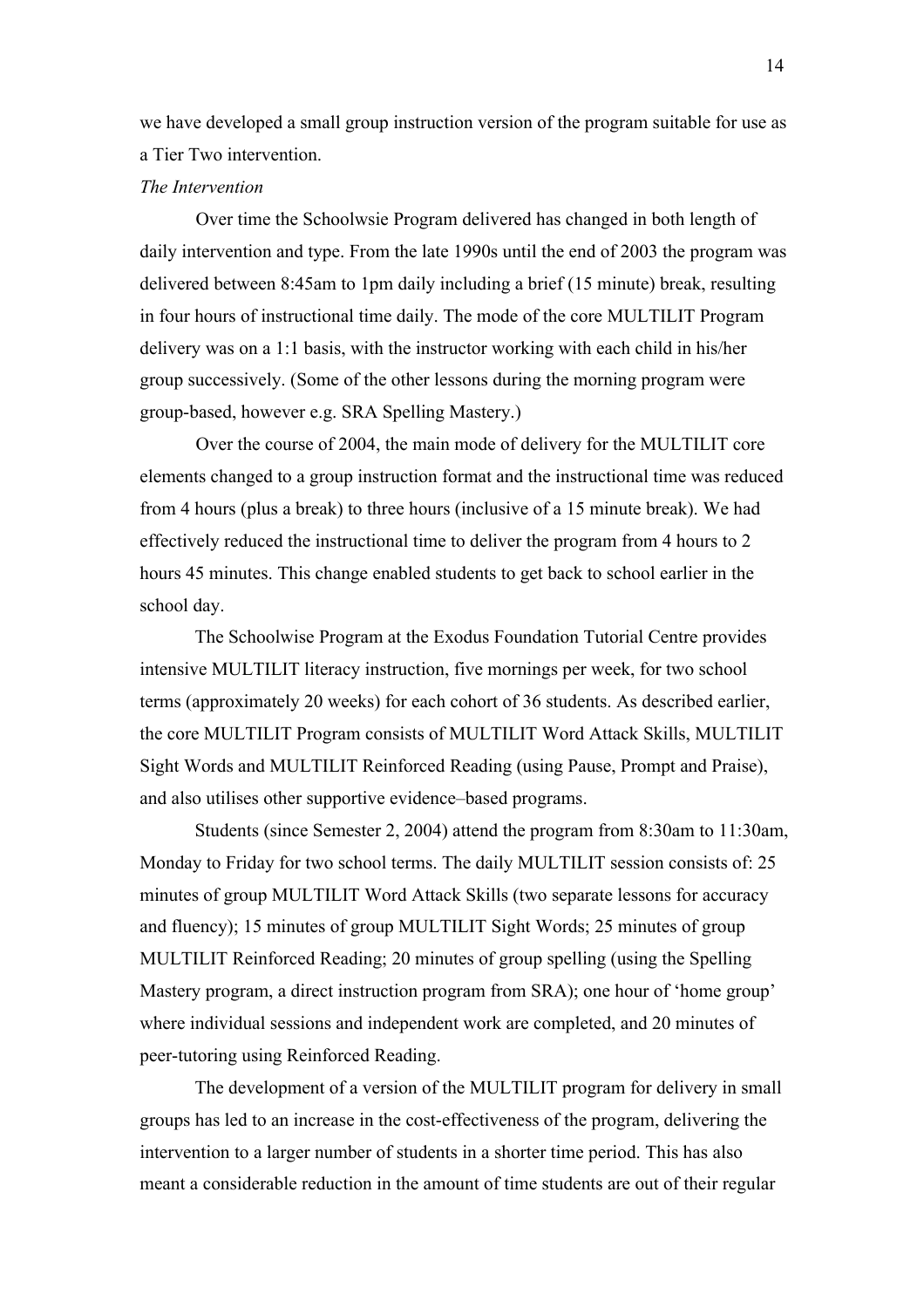school environment each day, with students completing their daily program by 11.30am rather than 1pm, as previously mentioned.

One of the key features of a group-based MULTILIT intervention (as opposed to an individual program of MULTILIT instruction) is that students are placed in groups at the correct level in terms of their ability. Group composition changes for each program component and this is a dynamic process. In addition, the collection and use of program data to inform instructional decision-making is a key feature, with data being reviewed weekly to determine group composition and to monitor progress.

In addition to MULTILIT, students also receive the SRA Spelling Mastery program (Dixon, Engelmann, & Bauer, 1999). This is a rules-based direct instruction program with six levels designed to provide increasingly independent practice of the skills taught through to mastery. It is used in conjunction with the MULTILIT Program, as it is complementary in its treatment of letter-sound knowledge. A placement test is used to determine a student's entry level.

Activities during the home-group period typically include a one-to-one session with the instructor, a one-to-one Reinforced Reading session with a community volunteer, computer program activities and independent work. Each student has an Independent Folder that contains work to be completed during the period, as per their work contract. The work set for the student's Independent Folder is at an independent level in terms of difficulty. Students are able to revise, practise and generalise their skills through worksheets and journal writing activities while learning to work independently. Instructors mark the folder each day and students are responsible for correcting their mistakes the following day. Students are rewarded (using a system of points redeemable for small trinkets) for completing all of the assigned work in their work contract each week.

Developing independent work habits is an important aspect of the program, as many older low-progress students become dependent learners as a result of their learning difficulties. Ensuring that the work to be completed is at an appropriate and achievable level is an important antecedent to independent work completion. During this home group session, students also receive one-to-one instruction in MULTILIT Word Attack Skills (accuracy and fluency) and MULTILIT Sight Words, if needed. The need for and the amount of individual sessions a student has with an instructor is determined by the result of individual testing that is conducted each week during the one-to-one session. In this way, the students with the greatest needs are provided with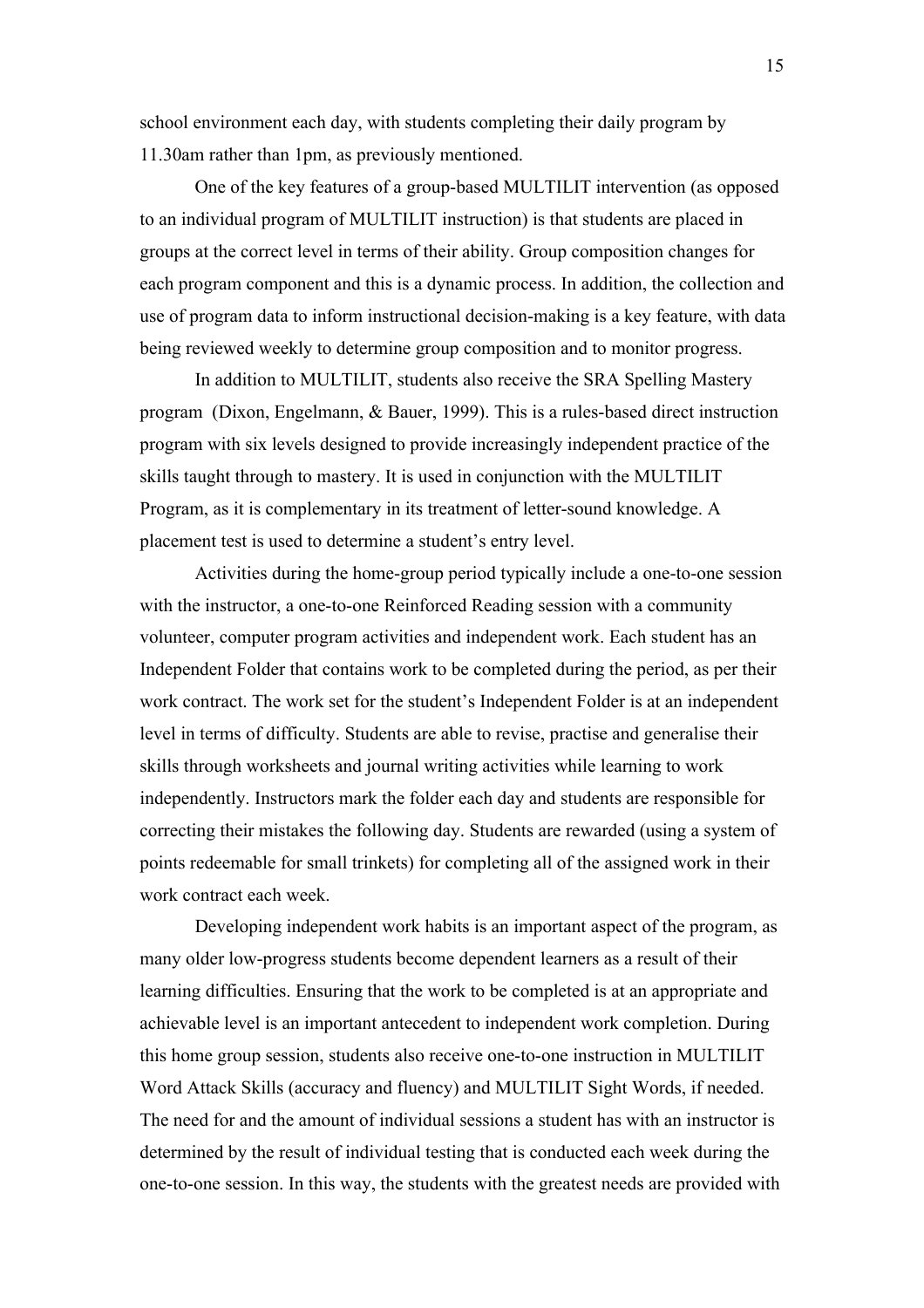more intensive individual instruction. Students are mainly taught in small groups (Tier Two) but are offered more intensive instruction (Tier Three) if they are shown to be struggling to make good progress.

As already mentioned, students also get the opportunity of reading with a volunteer community tutor. The volunteer tutors are trained and monitored in the delivery of the MULTILIT Reinforced Reading strategies using the revised and updated version of Pause, Prompt and Praise, as described earlier. This individual attention with a supportive 'other' is a very important element of the program, ensuring daily practice using instructional level text (90-95% accuracy) for at least 20 minutes. A focus on reading comprehension is included in this session and students are not only required to utilise their word attack skills and sight word knowledge, but must be able to answer questions, recall and recap the story or information in the text. This daily session provides opportunity for the generalisation of the skills directly taught in the program in a more naturalistic text–reading context.

The Schoolwise Program also employs a range of complementary programs in order for students to be able to generalise their skills. For example, once students have completed the MULTILIT Sight Words and/or MULTILIT Word Attack Skills programs, they may move on to comprehension or writing programs, such as the SRA Reasoning and Writing program (Engelmann & Davis, 2001). *An Evaluation of Efficacy*

For the purposes of this brief report of our more recent findings, I have combined the data from the last two intakes of students from Semester 1 and Semester 2 of 2008 who participated in and completed the Schoolwise Program for a full two terms. Over the year, 67 students completed the Schoolwise Program and were present for the pre- and post-program assessments. All students were from Years 5 (40) and 6 (27); 40 were boys and 27 were girls. The mean age of the students on program entry was 11 years (132 months; ranging from 115 to 148 months). Each intake of students completed two terms of instruction.

At the commencement of each program, students are typically given a battery of standardised tests of reading and related skills ('the MULTILIT Battery'), administered by trained research assistants. The battery consists of measures of reading accuracy and comprehension (Neale Analysis of Reading; Neale, 1999), single word recognition (Burt Word Reading Test; Gilmore, Croft, & Reid, 1981), spelling (South Australian Spelling Test; Westwood, 1999), oral reading fluency using a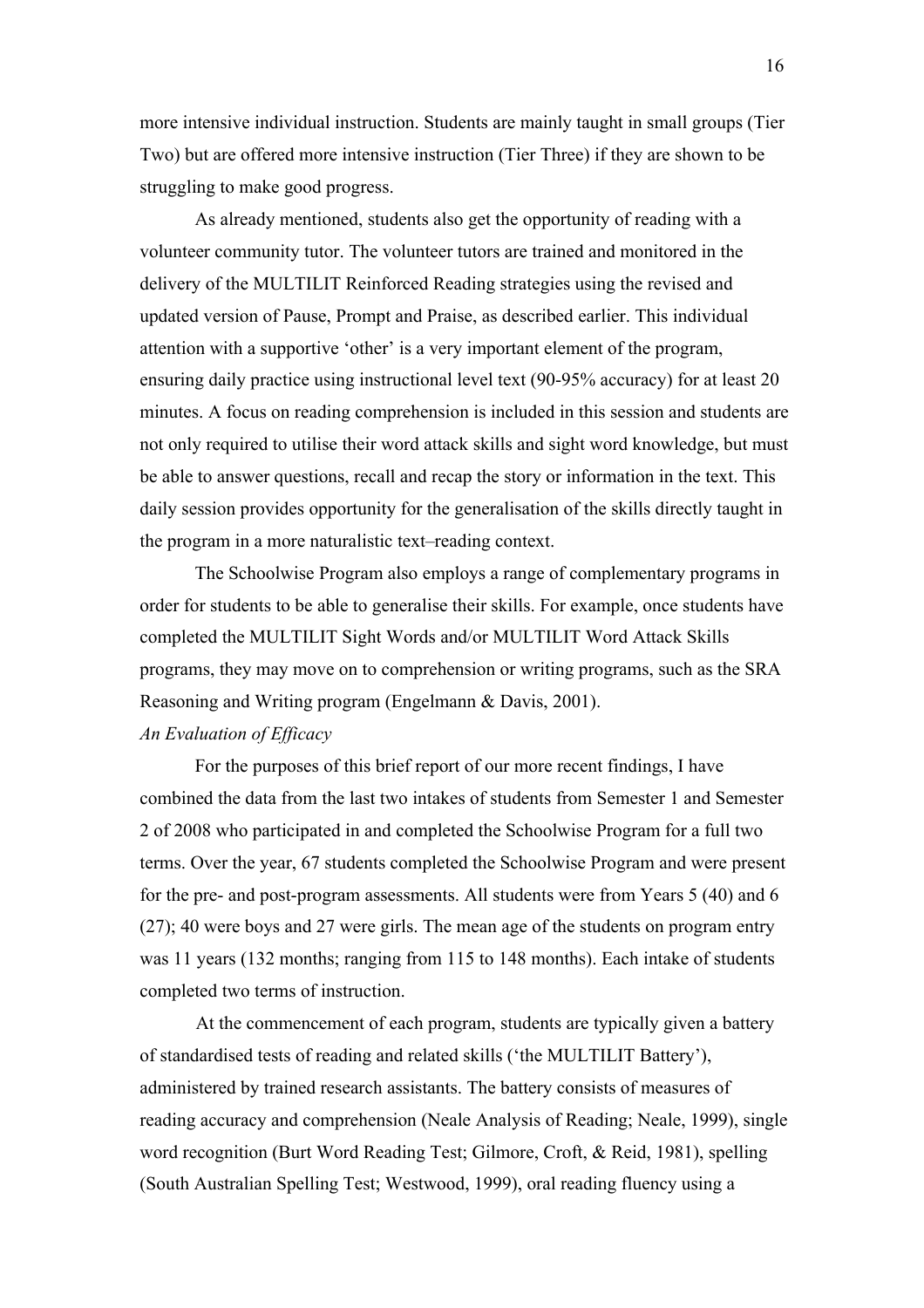curriculum-based measure (the Wheldall Assessment of Reading Passages; Wheldall, 1996; Wheldall & Madelaine, 2006) and phonological recoding using a non-word reading test (Martin and Pratt Nonword Reading Test; Martin & Pratt, 2001). Students are tested again on the entire battery at the end of the typical two-term (20 weeks) program.

At program commencement, the crude average reading age for reading *accuracy* for these students as measured by the Neale Analysis was 93 months (7 years) and 9 months), more than 3 years below chronological age. In terms of Neale reading *comprehension*, the crude average reading age was 88 months (7 years and 4 months), again more than 3 years below chronological age. The verbal ability of the students at the beginning of the study, as estimated by the Peabody Picture Vocabulary Test (Dunn & Dunn, 1997), averaged 90.27 (SD 15.34) (standardized score).

The results for these students attending the Schoolwise Program, showing pretest and post-test means and standard deviations for all measures (raw scores), after 18 weeks of instruction, are shown in Table 1. In under 5 months of participation in the Program, these students made crude average gains of 20 months in Neale reading accuracy, 16 months in Neale reading comprehension, 20 months in Burt single word reading, 22 months in spelling, 30 months on the non-word test of phonological recoding and could read 46% more words correctly per minute on the WARP (reading fluency).

## TABLE 1 ABOUT HERE

Analyses of raw scores indicated statistically significant gains ( $p<0.0005$ ) on all of these measures. In order to appreciate the magnitude of these gains, we may also examine the relevant effect sizes (ES). The effect sizes (Cohen's delta) were all large  $(0.8)$  ranging from 1.18 to 1.49. These results, then, are shown to be of high educational significance, as well as statistical significance. The performance of the first intake as a whole on a weekly basis over the two terms of instruction is shown in Figure 1. Reading fluency, as measured by performance on the WARP weekly progress monitoring passages, in terms of words read correctly per minute (wcpm), is seen to rise steadily and substantially over the period, from a mean of 76 wcpm to 111 wcpm.

#### FIGURE 1 ABOUT HERE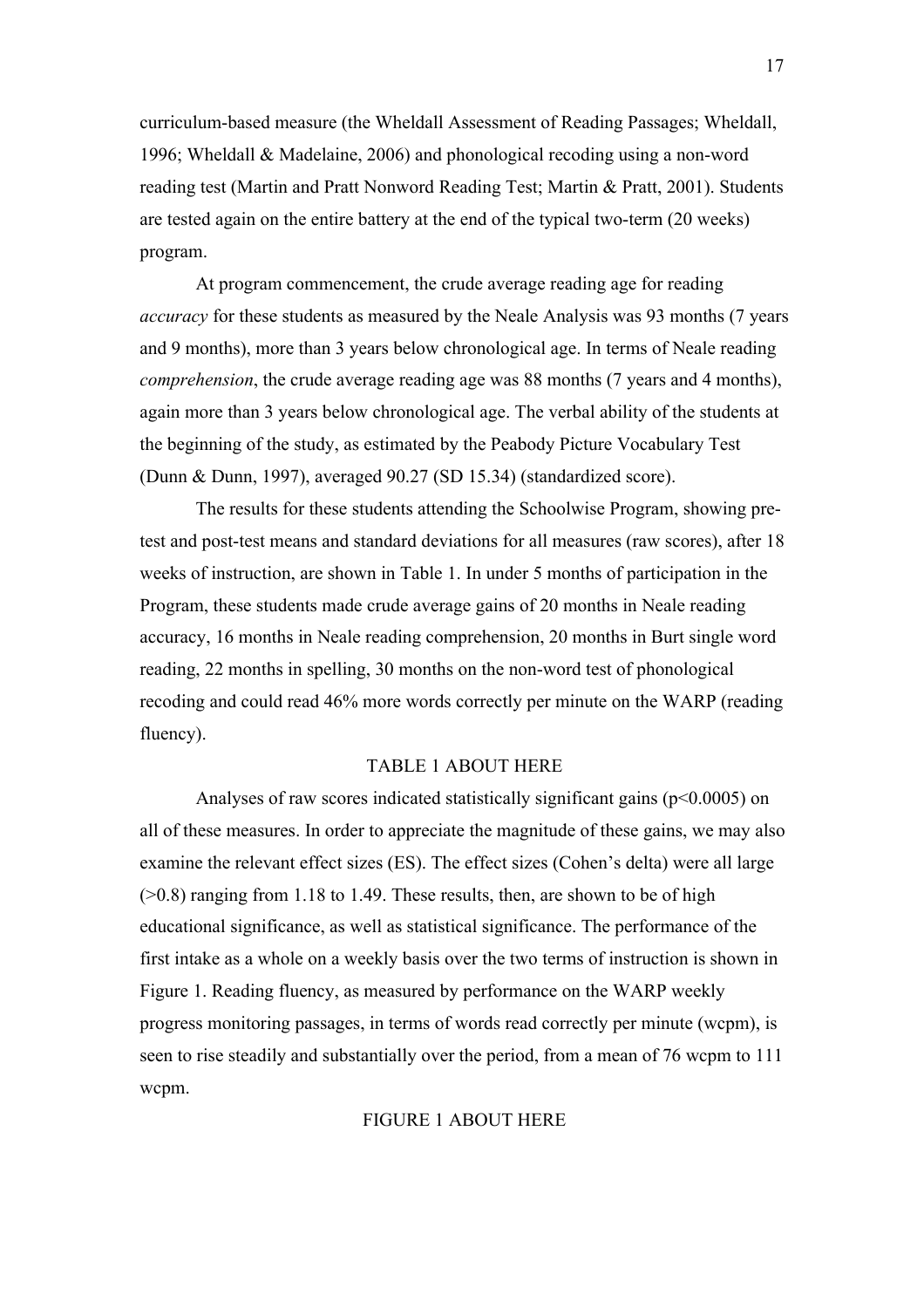A Waitlist Control Study of the Efficacy of the Schoolwise Program

In recent years we have witnessed increasing demand for evidence-based practice in education, a very welcome development, in my view. Unfortunately, as Carter and Wheldall (2008) have argued, evidence of sufficient rigour and quality upon which to base educational decisions is thin on the ground. While there is a plethora of educational research, much, if not most, educational research these days tends to be qualitative or otherwise non-empirically based (Wheldall, 2006). Very few so-called 'gold-standard' truly experimental studies of programs, interventions and innovations are conducted and, it must be admitted, MULTILIT is no exception. While we now have a very large database testifying to the efficacy of the MULTILIT Schoolwise program compiled over the years since 1996 and comprising data on nearly a thousand low-progress readers, we, like many program developers, have experienced difficulties in completing true randomised control trials.

These data, although not truly experimental since we were not able to employ control groups, nevertheless do withstand reasonably close scrutiny with regard to evidence for efficacy.

- First, the gains made have been consistently substantial, statistically significant, replicated over many years now, and the effect sizes based on gains made between pre- and post assessments have generally been large or very large.
- Second, while we do not have actual control group data from randomly assigned groups, we have analysed data from similar samples of low-progress readers over similar time periods who did not receive MULTILIT interventions and gains of this magnitude were not apparent in these samples (Wheldall  $\&$ Beaman, 2000). We concluded that the typical rate of progress for older lowprogress readers from Year 5 was typically very low; not surprisingly since to be defined as a low-progress reader (i.e. over 2 years behind age peers and in the bottom 25% of the age cohort), students could logically only have been making very low progress.
- Third, while other factors could explain the results (e.g., novelty and the experience of being selected for a special program), our findings are unlikely merely to be reflections of the regression to the mean effect. The students were nominated for the program by their home schools on the basis of need and low performance on the Neale Analysis administered by the school using a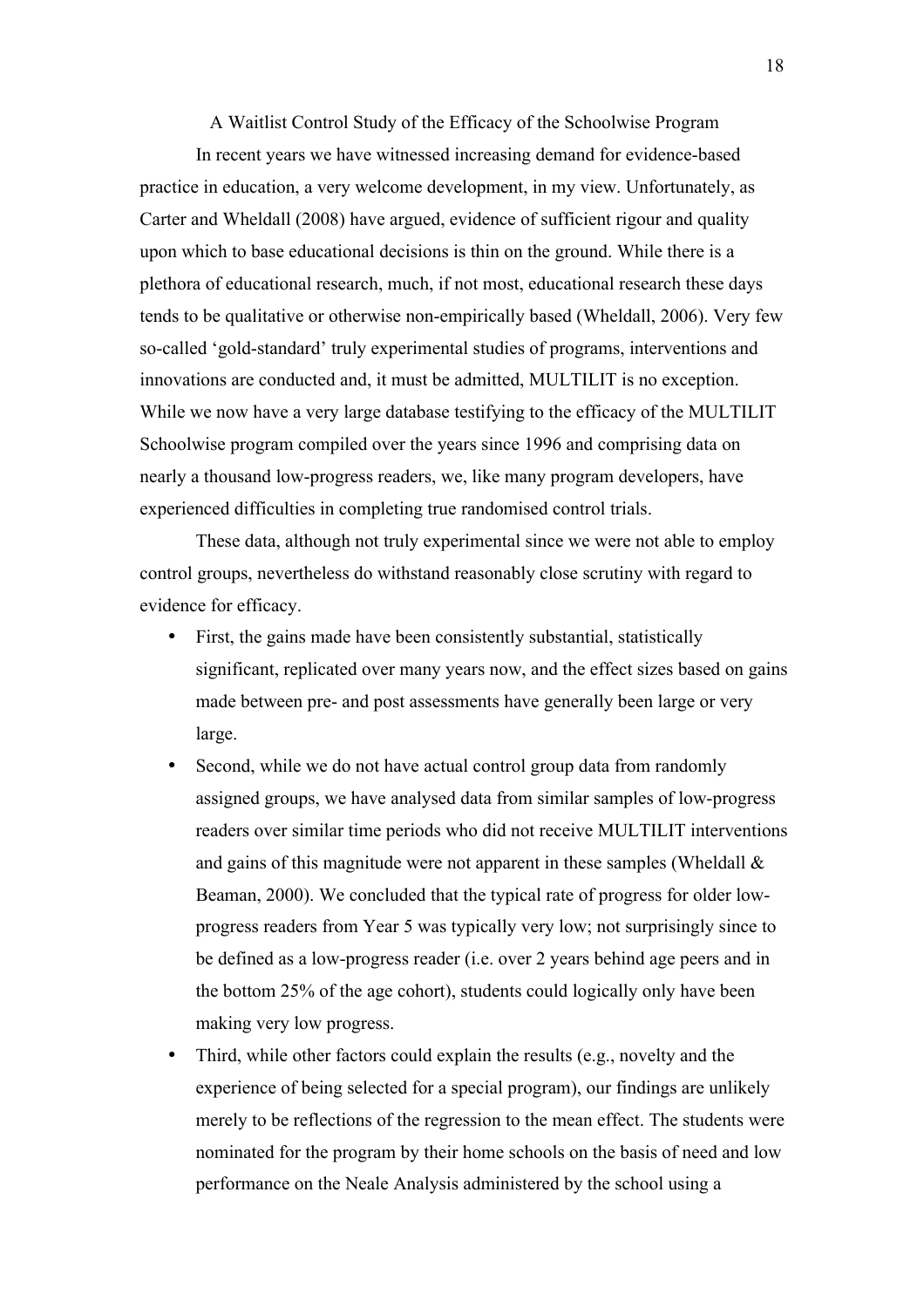different parallel form of the Neale to the one in our battery and administered prior to our pre-testing. They were not assigned to the program on the basis of our pre-testing. Thus, any regression effects resulting in increased score at retest, as a result of the less than perfect reliability of the measures, should have been evident in our own subsequent pre-test scores on the Neale and thereby would reduce the size of gain between our pre- and post-testing. In other words, our results probably already take possible regression effects into account.

• Fourth, as we shall see, weekly graphing of the progress of the intake into the program using the curriculum-based measure, the WARP test, show that reading performance rises steadily over the two terms. This is no trivial point since we can effectively show the learning taking place regularly over time; further evidence that this is not a simple regression effect.

During 2007, however, the opportunity arose of conducting a quasiexperimental, waitlist control study (Wheldall & Beaman, in preparation for publication). The small group version of the Schoolwise program was delivered to 36 socially disadvantaged Year 5 and Year 6 students in each of the two semesters in 2007. While not randomly allocated to conditions they comprised students from the same overall pool of Schoolwise applicants attending local schools. All students were assessed on the MULTILIT battery at the beginning of the first semester, at the end of the first semester and again at the end of the second semester. During the first semester, the first experimental group of students attended the Schoolwise program daily for 3 hours each morning at the Exodus Tutorial Centre while the waitlist control students continued with their regular curriculum in their home schools. In the second semester, the experimental group students who had been receiving MULTILIT every morning returned to their regular classes full-time and the former waitlist control students became the second experimental group receiving MULTILIT every morning in the tutorial centre, in a cross-over design. We obtained complete data sets on 35 of the 36 students in each group, 70 students in total.

At the commencement of the study, students in both groups were the same age (about 10 years 10 months) on average and both groups comprised very similar ratios of boys to girls and Year 5 to Year 6 students. The verbal ability of the two groups at the beginning of the study, as estimated by the Peabody Picture Vocabulary Test (Dunn & Dunn, 1997) was also very similar. The mean raw scores were slightly higher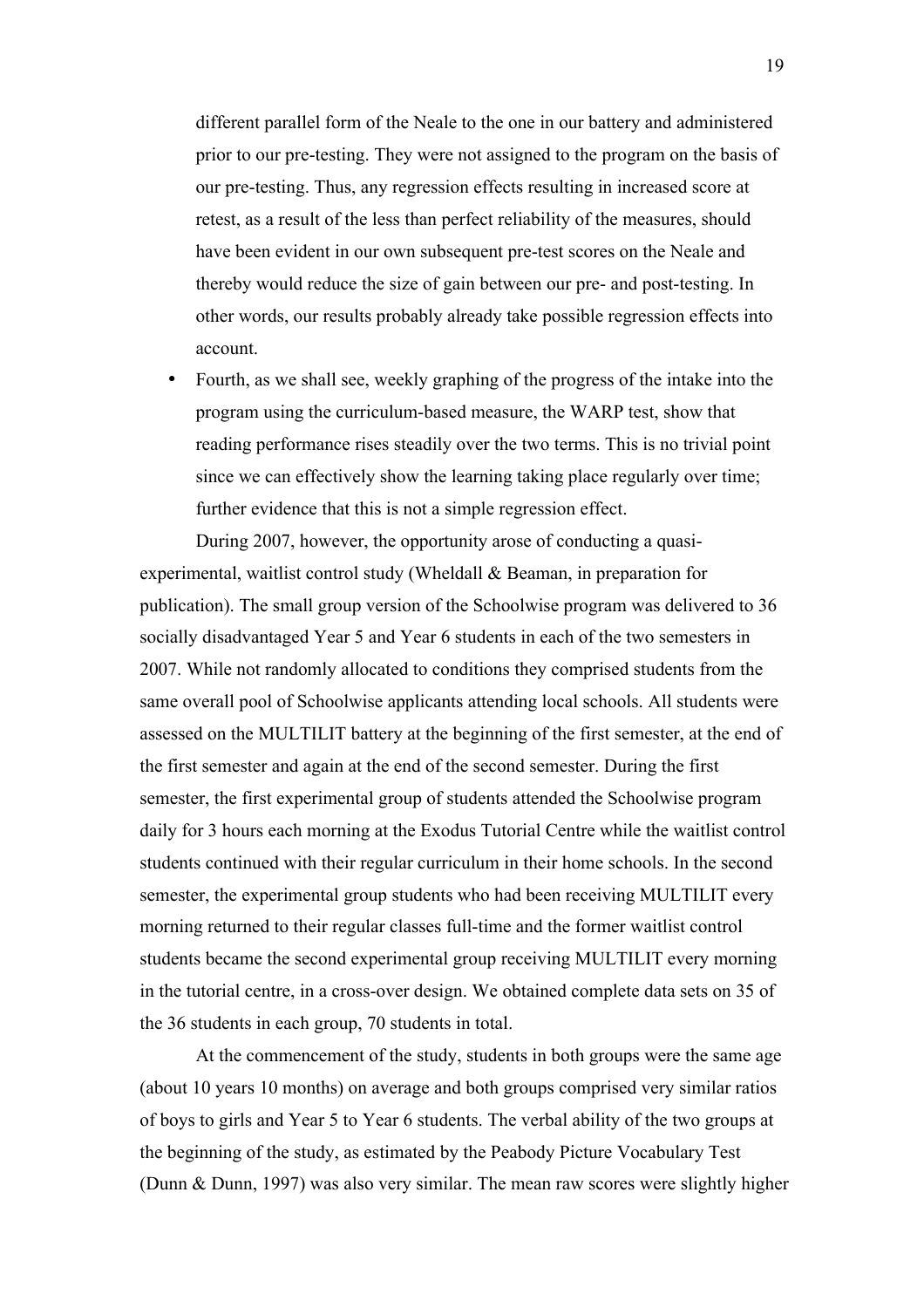for the waitlist control group on three of the six measures comprising the MULTILIT Test Battery while they were slightly lower on the other three tests but none of these differences were statistically significant.

After the first semester, the experimental group made far greater gains than the waitlist control group on all measures. Analyses of covariance of mid-year test raw scores (with initial pre-test scores as a covariate) revealed that all differences in gain between the two groups at mid-year testing were statistically significant  $(p<0.001$ , reading comprehension,  $p<0.01$ ). The following table (Table 2) shows the effect sizes comparing the mean raw scores of the two groups at mid-year testing and also the effect sizes for the original experimental group comparing pre and post intervention mean raw scores. As may be seen, all effect sizes, were at least moderate in size (i.e. > 0.5) and mainly large (i.e.> 0.8), demonstrating strong effects.

## TABLE 2 ABOUT HERE

As further confirmation, we may also examine the performance of the control group after cross-over, when it became the second experimental group. In brief, these former control students subsequently also made major gains on the measures included in the test battery following two terms in the Schoolwise Program, with large effect sizes evident for all measures (0.88 to 1.42). Consequently, we may claim that our quasi-experimental waitlist control study has provided more rigorous evidence for the efficacy of the Schoolwise MULTILIT program, but a true 'gold standard' randomized control group study has yet to be completed. This should, preferably, be undertaken by an independent, external research group. One of the problems of providing this muchneeded experimental data, however, is that we (like all program developers) are dependent upon independent research groups choosing to evaluate our program and having the resources available to do so. Clearly, if we commissioned such a study we would still be compromised. This problem has very broad implications in our quest for truly evidence-based practice generally.

## So Where Do We Go From Here?

In this paper, I have endeavoured to demonstrate that low-progress readers from socially disadvantaged backgrounds can and do make substantial gains in reading performance following scientific evidence-based programs of literacy instruction such as MULTILIT. The question now is how do we deliver such instruction to as many struggling low-progress readers as we can, in a cost effective way?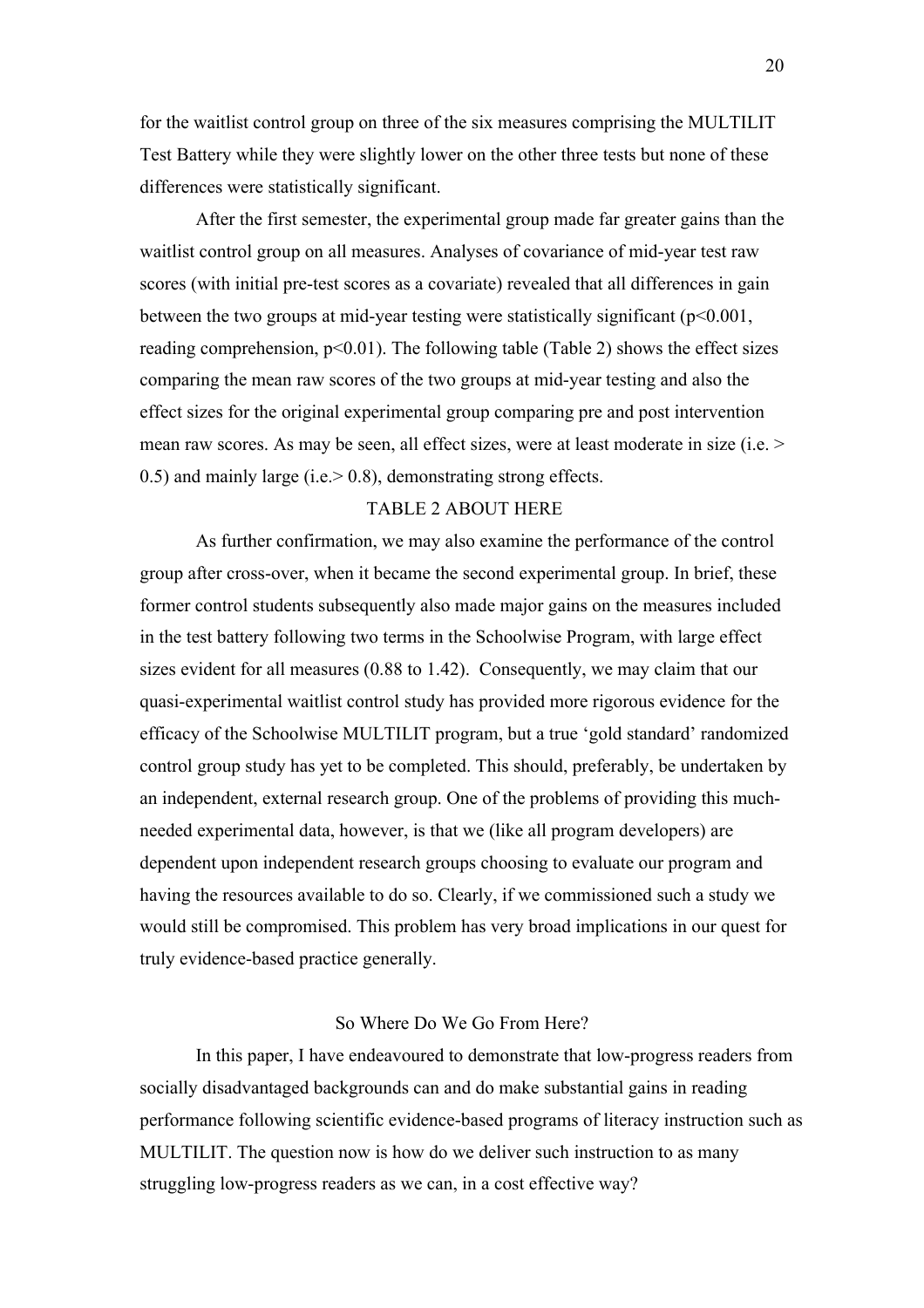First, at the risk of preaching heresy, I do not believe that we need necessarily to spend more money. The problem of education generally is not too little funding; it is how it is spent. The Auditor General of New South Wales drew attention to this in a recent report:

"Since 1998-99 funding for literacy and numeracy programs has increased three-fold from \$53 million to \$154 million in 2006-07. … Despite this, over the last decade State tests have shown little change in results for numeracy and literacy, both in terms of the percentages of students in the performance bands and the state average scores." (Audit Office of New South Wales, 2008, p. 3).

Secondly, nor do I believe that is it because we have too few teachers. We do not need more teachers; perhaps we need fewer. … We might be better served if we spent part of the education salary budget on fewer, better paid, far better trained *educators* of higher initial academic quality, and spent the remainder on paraprofessionals. The profession of teacher has become increasingly devalued by the community and I propose for consideration instead the new profession of educator. We should be seeking our brightest and our best to enter this profession and pay them accordingly. Educators would be carefully selected, academically very bright and very competent to begin with, and highly educated and trained to at least Masters degree level in the science of effective instruction and classroom management as well as in specific curricular areas. They would function more as managers of instruction responsible for designing programs and managing the academic progress of the equivalent, perhaps, of two regular classes and leading a team of educators in training and paraprofessionals who would carry out the day to day instruction under the educator's guidance.

Very few of the MULTILIT tutors who have delivered the Schoolwise Program over the years have been qualified teachers. They have typically been psychology graduates or undergraduates or trainee special educators from non-teaching backgrounds employed as instructors and tutors to deliver the program and to employ Positive Teaching techniques. They typically do not require extensive training because the programs are clear and systematic and the skills are relatively easily mastered. This is not to say that anyone can deliver MULTILIT; some are temperamentally, or even sometimes philosophically, unable to deliver the program to the standard required. Trained teachers sometimes even take a little longer to *unlearn* some of the misconceptions about instruction and how reading works that they unfortunately learned as part of their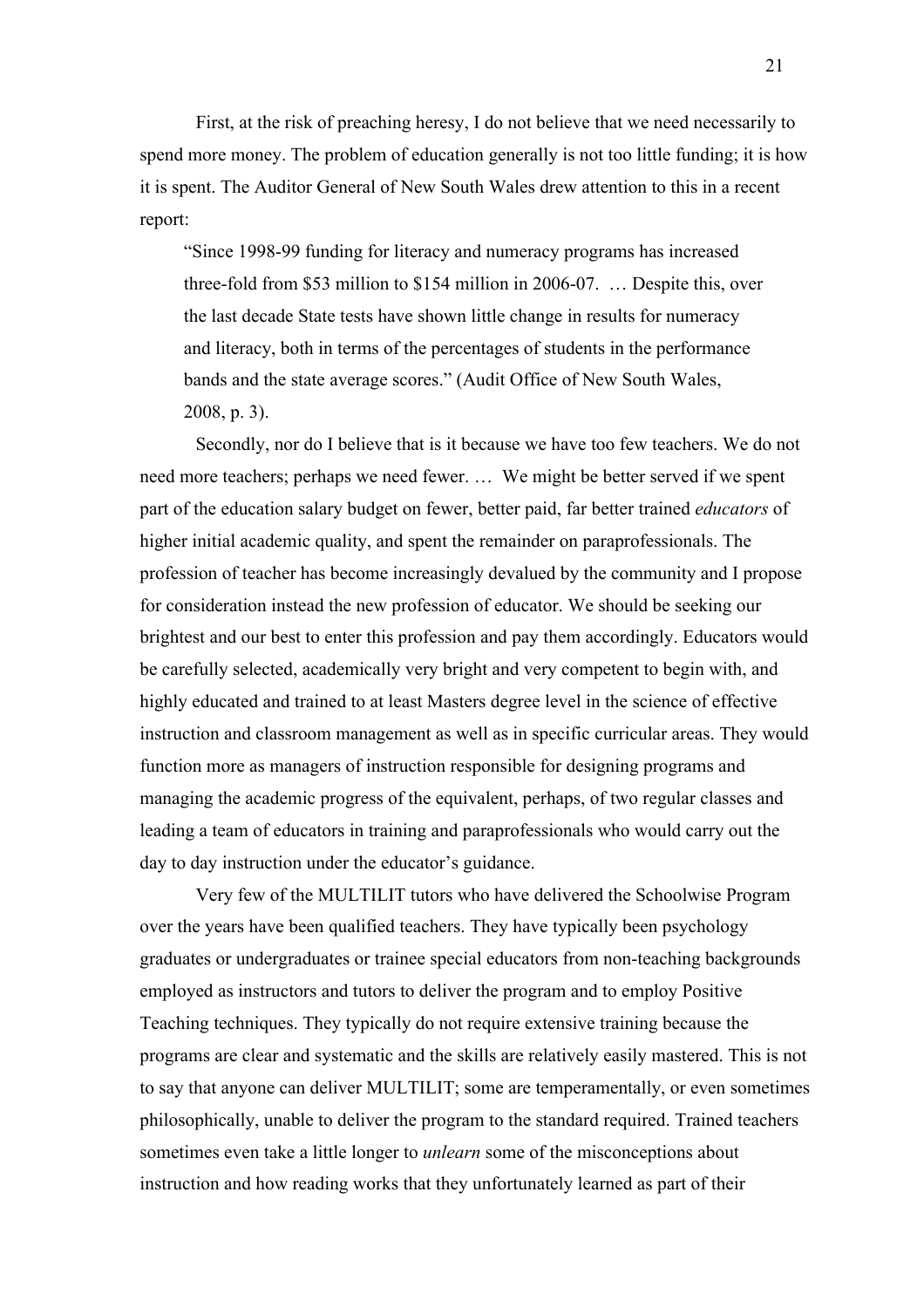professional education at university or from within misguided state education departments.

Having said this about paraprofessionals *delivering* the program, the programs and teams of tutors *must* be led by high-level educators or special educators as defined above. These educators make the instructional decisions regarding the program for each child, collect and analyse independent progress data and make programming decisions based on these data (such as promotion to the next book level, for example), mentor the tutors and, generally, take direct responsibility for the progress of all students under their remit.

And what of the future for MULTILIT? The MULTILIT Research Unit at Macquarie University is currently researching and developing two new intervention programs for younger children. The first 'MINILIT', or Meeting Initial Needs In Literacy, is a small group-based program for students who have failed to make adequate progress in reading during their first year of schooling. The aim is to provide both a more effective and a more cost-effective alternative to the ubiquitous Reading Recovery for young low-progress readers since Reading Recovery is only moderately effective generally, is less effective with students with more serious phonological processing skill deficits, and is very expensive (Reynolds & Wheldall, 2007; Reynolds, Wheldall, & Madelaine, 2009. The findings from our preliminary studies have been very encouraging (Reynolds, Wheldall, & Madelaine, 2007a, 2007b).

The second new program is for even younger children. Currently known as PRELIT, it targets young children in their final year of pre-school prior to beginning formal schooling in Kindergarten/Prep/Reception. It does not seek to teach young children to read but rather seeks to ensure that children begin school with the necessary prerequisite skills to learn to read. Consequently, PRELIT currently has two major foci: structured instruction in phonemic awareness, emphasising both segmenting and blending the sounds in words; and structured story book reading to enhance vocabulary knowledge and to build listening comprehension skills. PRELIT is likely to be particularly necessary for those children who do not typically enjoy the sort of language and literacy learning experiences that most children from advantaged home backgrounds take for granted.

So, in a sense, I have come full circle, returning to my earliest research interests in receptive language and the need to provide effective pre-school education for young children from socially disadvantaged backgrounds. It is only when all children come to school in roughly the same position on the starting grid that we can hope to see almost all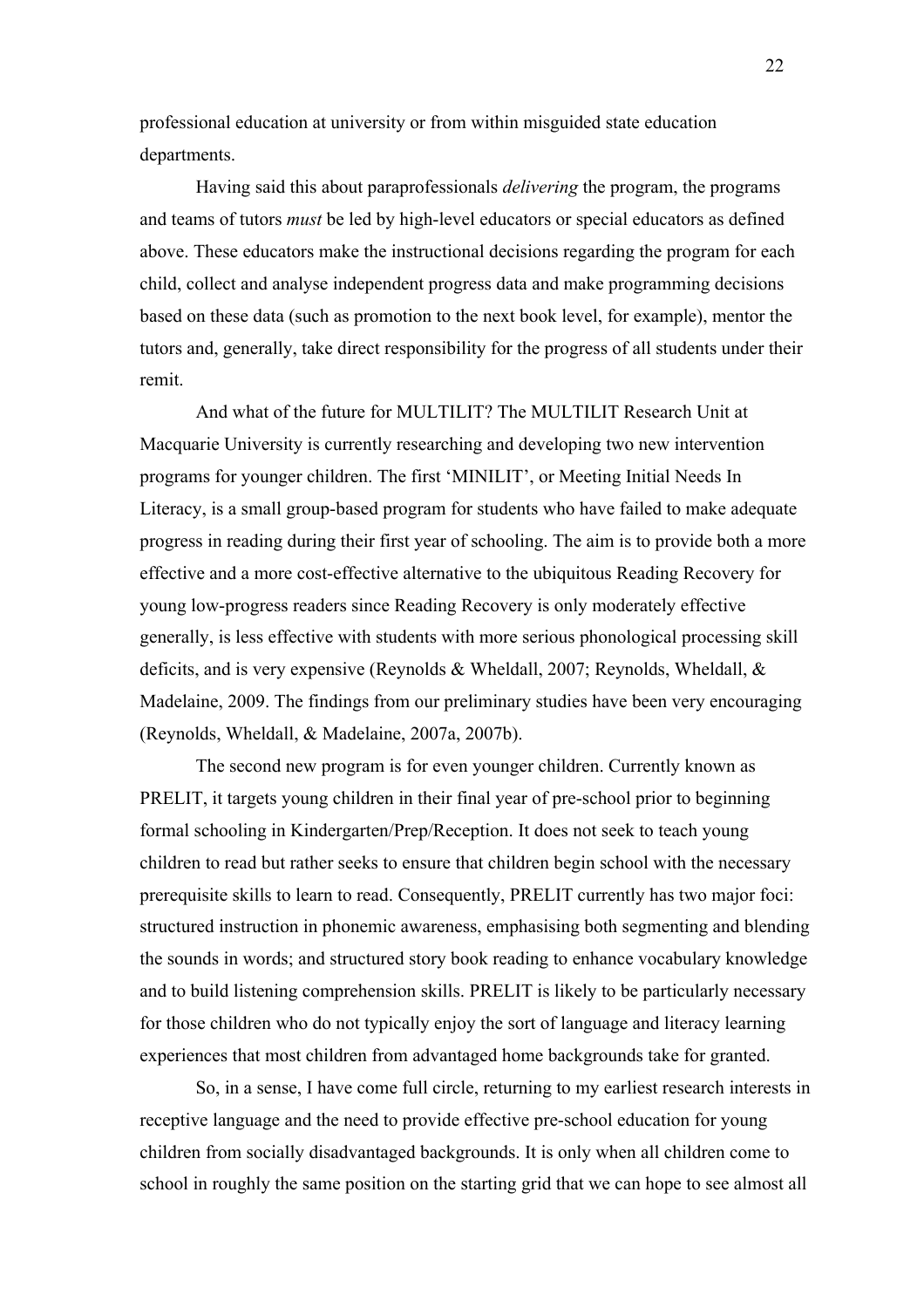children learn to read quickly and easily. And since literacy underpins everything in terms of future success in school and beyond, it is our greatest hope for ensuring a 'fair go' for all Australians regardless of their social background.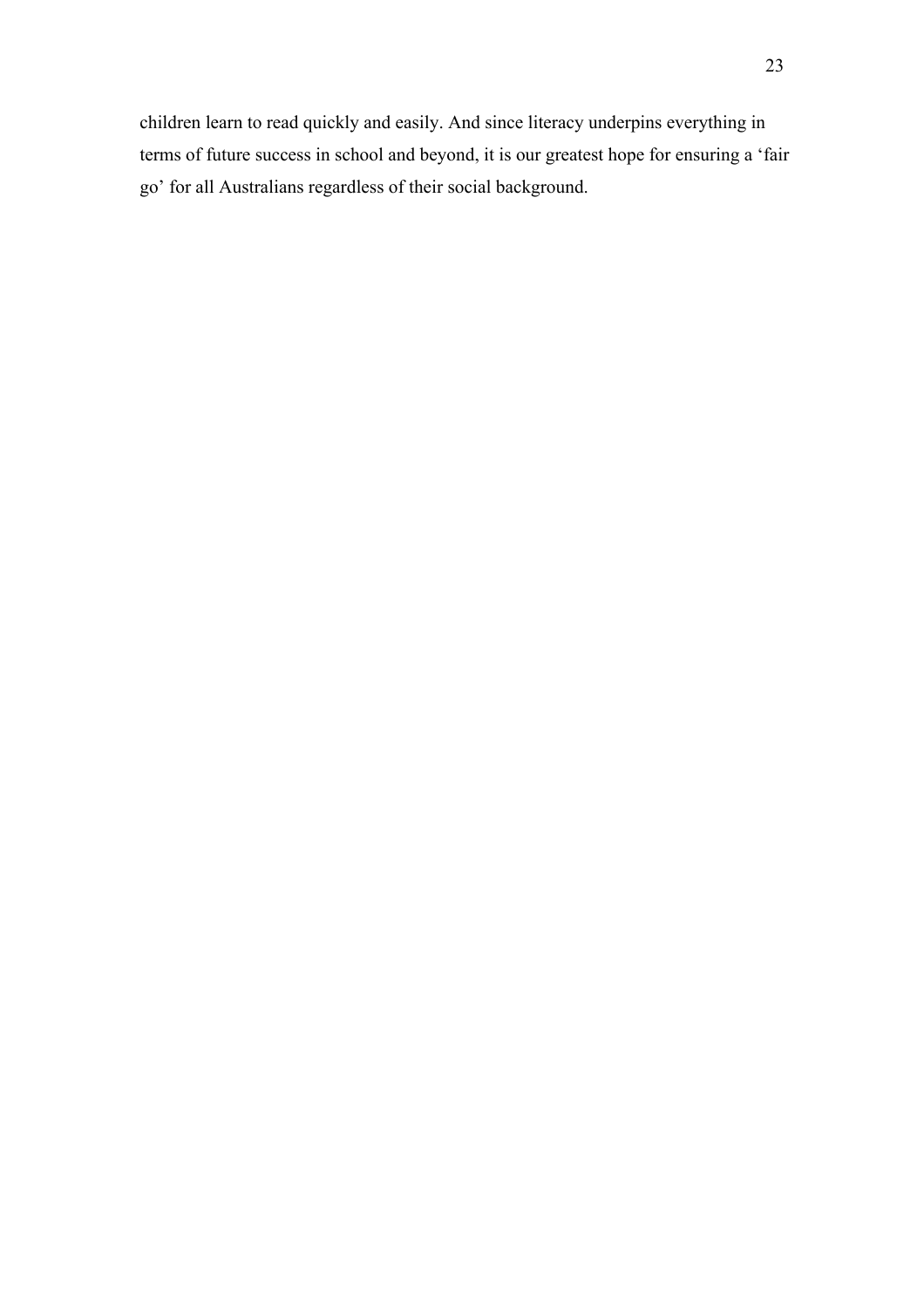## Acknowledgements

I would like to acknowledge and record my appreciation of the warm support I have received from the following individuals who have all helped to make possible the research reported here:

- Dr Robyn Beaman, both my wife and my research partner, who has jointly directed the Schoolwise Research Project with me since 1996 and who has generously shared her expertise and ideas, as reflected in this paper;
- Rev Bill Crews and his colleagues at the Exodus Foundation, Ashfield, who worked with us to establish the MULTILIT Schoolwise Program and have funded its operation from 1996 to 2008;
- Dr Alison Madelaine and Georgia Callaghan, who have provided invaluable consultancy support to the Schoolwise projects in recent years;
- And, not least, the MULTILIT Development Team and tutorial staff members (far too numerous to mention individually) who have been involved as MULTILIT instructors and tutors, research assistants, and project management personnel.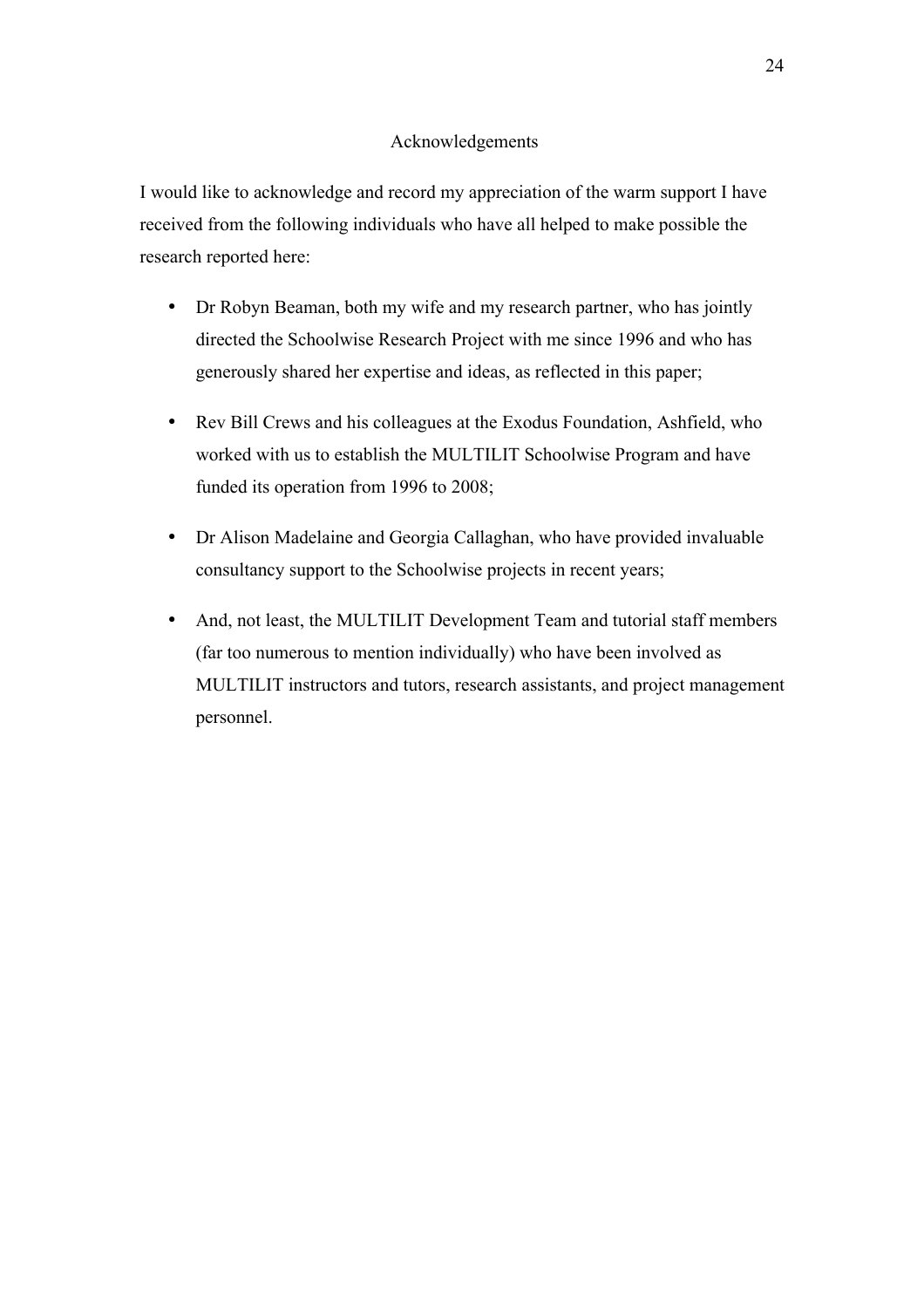## References

- Audit Office of New South Wales. (2008). *Improving literacy and numeracy in NSW public schools: Department of education and training.* Sydney: The Audit Office of New South Wales.
- Bender, W. N., & Shores, C. (Eds.). (2007). *Response to intervention: A practical guide for every teacher.* Thousand Oaks: Corwin Press.
- Bernstein, B. (1971). *Class, codes and control (volume 1).* London: Routledge and Kegan Paul.
- Bishop, D. V. M. (2001). Genetic influences on language impairment and literacy problems in children: Same or different? *Journal of Child Psychology and Psychiatry, 42,* 189–198.
- Carter, M., & Wheldall, K. (2008). Why can't a teacher be more like a scientist? Science, pseudoscience and the art of teaching. *Australasian Journal of Special Education, 32,* 5-21.
- Council for Exceptional Children. (2008). *Responsiveness to Intervention: A collection of articles from Teaching Exceptional Children.* Washington, DC: Council for Exceptional Children.
- Dixon, R., Engelmann, S., & Bauer, M. (1999). *Spelling mastery level b*. SRA: McGraw-Hill.
- Dunn, L. M., & Dunn, L. M. (1997). *PPVT-III: Peabody picture vocabulary test.* Circle Pines, Minn: American Guidance Service.
- Ellis, L., Wheldall, K., & Beaman, R. (2007). The research locus and conceptual basis for MULTILIT: why we do what we do. *Australian Journal of Learning Disabilities*, *12,* 61-65.
- Engelmann, S., & Davis, K. L. S. (2001). *Reasoning and writing level A: A direct instruction program*. Columbus, Ohio: SRA.
- Friend, A., DeFries, J. C., & Olson, R. K. (2008). Parental education moderates genetic influences on reading disability. *Psychological Science, 19,* 1124- 1130.
- Fuchs, L. S. (2004). The past, present, and future of curriculum-based measurement research. *School Psychology Review, 33,* 188-192.
- Fuchs, L. S., & Fuchs, D. (2007). A model for implementing responsiveness to intervention. *Teaching Exceptional Children, 39,* 14-20.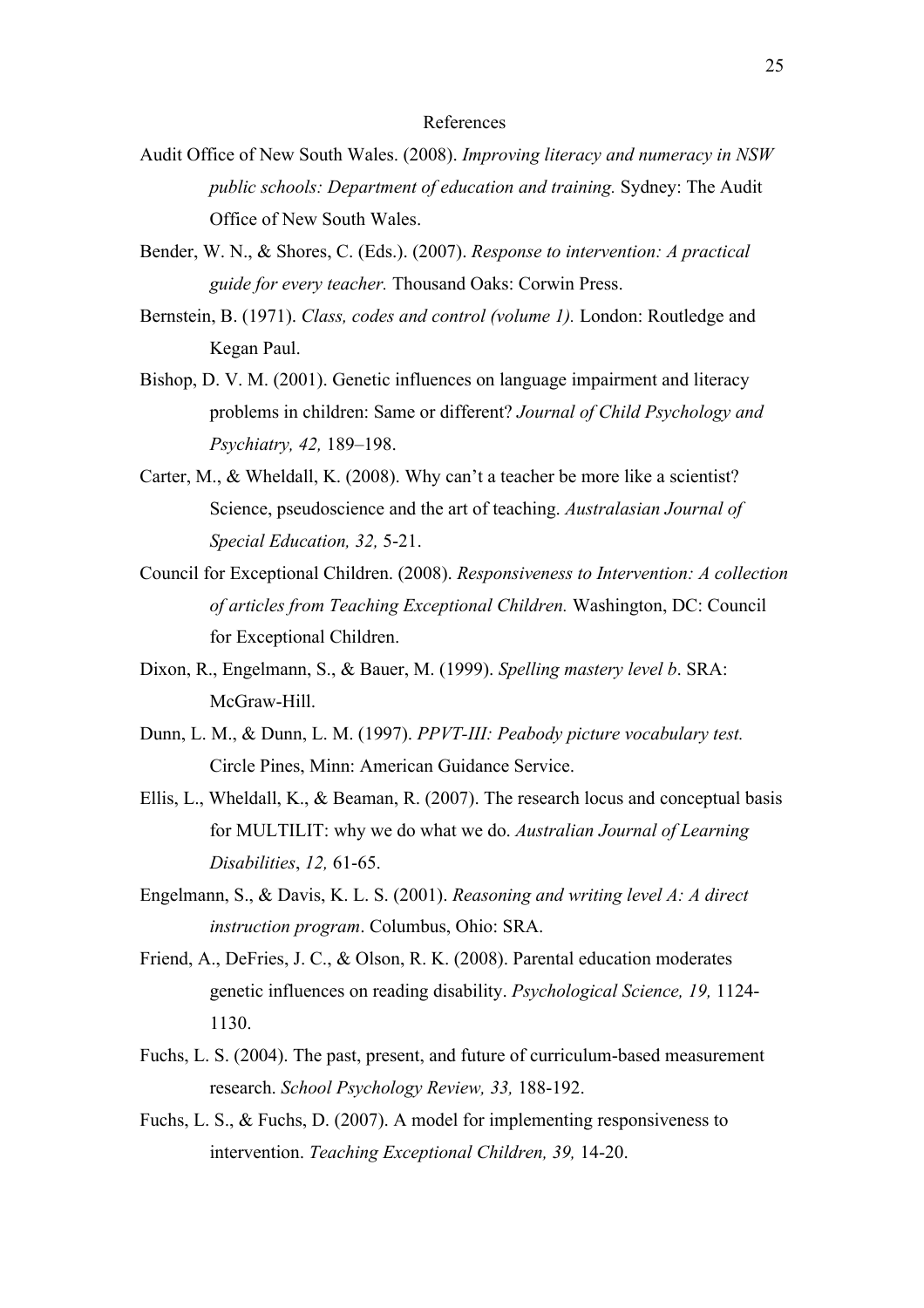- Gilmore, A., Croft, C., & Reid, N. (1981). *Burt word reading test: New Zealand revision*. Wellington: New Zealand Council for Educational Research.
- Glynn, T. (1987). More power to the parents: Behavioural approaches to remedial reading at home. In K. Wheldall (Ed.), *The behaviorist in the classroom.*  London: Allen and Unwin.
- Howell, K. (1995). Learning styles instruction: Questions and answers about aptitude by treatment interactions. *Special Education Perspectives, 4,* 11-16.
- Limbrick, L., Wheldall, K., & Madelaine, A. (2008). Gender ratios for reading disability: Are there really more boys than girls who are low-progress readers? *Australian Journal of Learning Difficulties, 13,* 161-179.
- Madelaine, A., & Wheldall, K. (1999). Curriculum-based measurement of reading: A critical review. *International Journal of Disability, Development and Education, 46,* 71-85.
- Madelaine, A., & Wheldall, K. (2004). Curriculum-based measurement of reading: Recent Advances. *International Journal of Disability, Development and Education, 51,* 57-82.
- Martin, F., & Pratt, C. (2001). *Martin and Pratt nonword reading test*. Camberwell, Victoria: Australian Council for Educational Research**.**
- Ministerial Council on Education, Employment, Training and Youth Affairs. (2008). *2008 National Assessment Program Literacy and Numeracy: Achievement in Reading, Writing, Language Conventions and Numeracy".* Canberra: Ministerial Council on Education, Employment, Training and Youth Affairs.
- McNaughton, S. S., Glynn, T., & Robinson, V. (1981). *Parents as remedial reading tutors: Issues for home and school.* Wellington: New Zealand Council for Educational Research.
- MULTILIT. (2007a). *The MULTILIT reading tutor program (revised).* Sydney: MULTILIT Pty Ltd.
- MULTILIT. (2007b). *MULTILIT word attack skills (revised): Manual.* Sydney: MULTILIT Pty Ltd.
- MULTILIT. (2007c). *MULTILIT sight words (revised): Manual.* Sydney: MULTILIT Pty Ltd.
- Murdoch, R. (2008). *A golden age of freedom.* Sydney: ABC Books.
- Neale, M. D. (1999). *Neale analysis of reading ability third edition.* Hawthorn: Australian Council for Educational Research.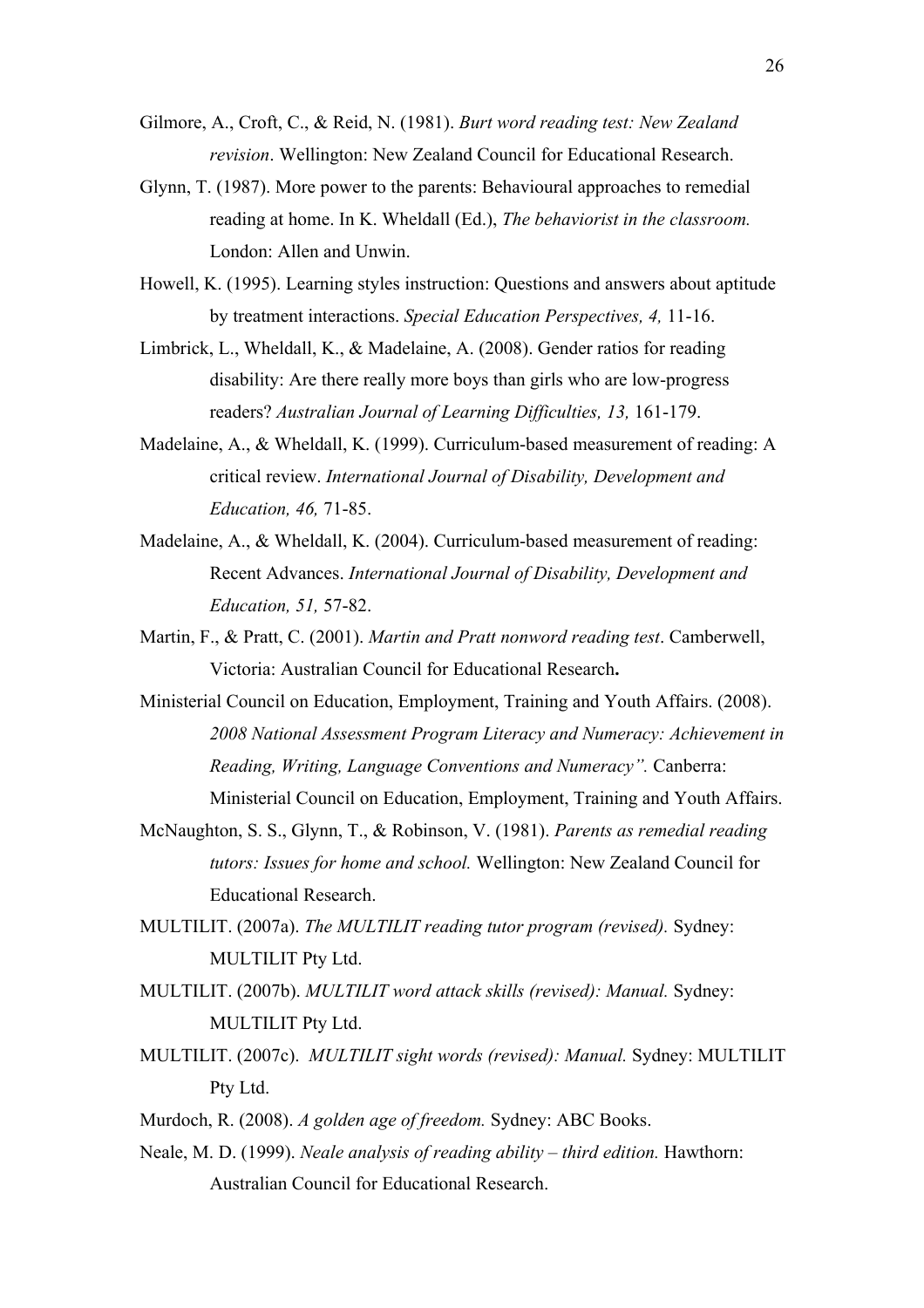- Pogorzelski, S., & Wheldall, K. (2005). The importance of phonological processing skills for older low-progress readers. *Educational Psychology in Practice, 21,* 1-22.
- Reynolds, M., & Wheldall, K. (2007). Reading Recovery twenty years down the track: Looking forward, looking back. *International Journal of Disability, Development and Education, 54,* 199-223*.*
- Reynolds, M., Wheldall, K., & Madelaine, A. (2009). The devil is in the detail regarding the efficacy of Reading Recovery: A rejoinder to Schwartz, Hobsbaum, Briggs, and Scull. *International Journal of Disability, Development and Education, 56,* 17-35.
- Reynolds, M., Wheldall, K., & Madelaine, A. (2007a). Developing a ramp to reading for at-risk year one students: A preliminary pilot study. *Special Education Perspectives, 16,* 39-69.
- Reynolds, M., Wheldall, K., & Madelaine, A. (2007b). Meeting Initial Needs In Literacy (MINILIT): Why we need it, how it works, and the results of pilot studies. Paper presented to the Annual Conference of the Australian Association of Special Education, Sydney, September 29, 2007. *Australasian Journal of Special Education, 31*, 147-158.
- Stuart, M., Dixon, M., Masterson, J., & Gray, B. (2003a). Children's early reading vocabulary: Description and word frequency lists. *British Journal of Educational Psychology, 73*, 585-598.
- Stuart, M., Dixon, M., Masterson, J., & Gray, B. (2003b). *Children's early reading vocabulary: Description and word frequency lists*. Retrieved June 15, 2007, from http://www.ioe.ac.uk/phd/llrc
- Stuart, M., Dixon, M., Masterson, J., & Gray, B. (2003c). *Children's printed word database* (Version 1.3, modified June 9, 2003). Retrieved June 15, 2007, from http://www.essex.ac.uk/psychology/cpwd
- Westwood, P. (1999). *Spelling: approaches to teaching and assessment.* Camberwell: Australian Council for Educational Research Press.
- Wheldall, K. (1976). Receptive language development in the mentally handicapped. In Berry, P. (Ed.), *Language and Communication in the Mentally Handicapped*. London: Arnold.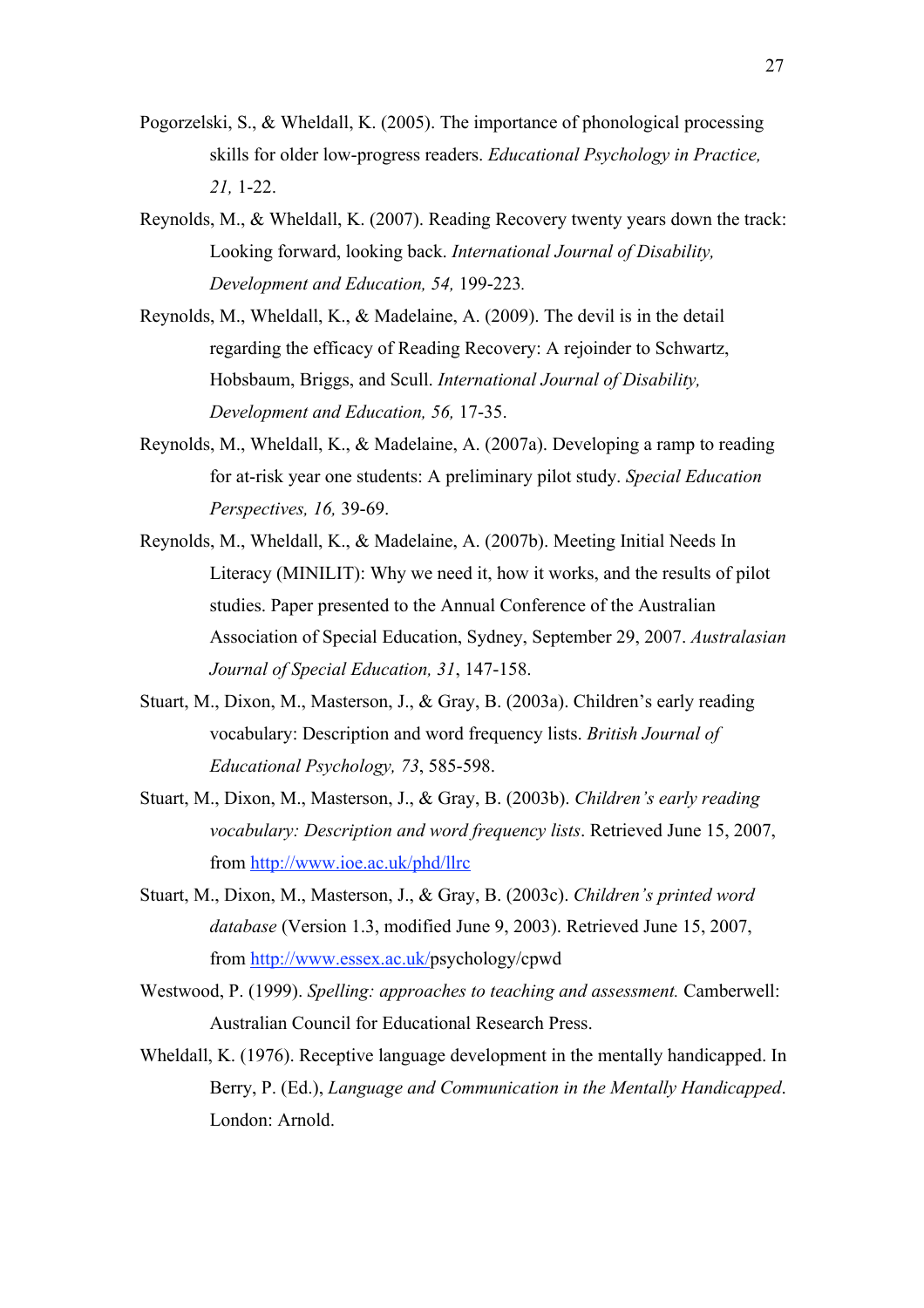- Wheldall, K. (1978). Social class and receptive language development in mentally handicapped children. *Bulletin of the College of Speech Therapists, No. 313*, 5-7.
- Wheldall, K. (1987). Assessing young children's receptive language development: a revised edition of the Sentence Comprehension Test. *Child Language Teaching and Therapy, 3*, 72-86.
- Wheldall, K. (1994). Why do contemporary special educators favour a non-categorical approach to teaching? *Special Education Perspectives, 3,* 45-47.
- Wheldall, K. (1996). *The Wheldall Assessment of Reading Passages: Experimental edition.* Sydney, Australia: Macquarie University Special Education Centre.
- Wheldall, K. (2006). When will we ever learn? In K. Wheldall (Ed.), *Developments in educational psychology: How far have we come in 25 years?* London: Routledge
- Wheldall, K., Anderton, P., Bott, E., & Kingslake, B. (1982). Socio-environmental influences on the receptive language development of children starting school: three follow-up studies after one year in school. *Collected Original Resources in Education, 6*(1), Fiches 3D8-l3Bl2.
- Wheldall, K., & Beaman, R. (2000). *An evaluation of MULTILIT: 'Making Up Lost Time In Literacy'*. Canberra: Department of Education, Training and Youth Affairs.
- Wheldall, K., & Beaman, R. (2007). *MULTILIT reinforced reading: Using pause, prompt and praise to help low-progress readers.* Sydney: MULTILIT Pty Ltd.
- Wheldall, K. & Beaman, R. (2009). Wheldall, K. & Beaman, R. (in press). Effective instruction for older low-progress readers: Meeting the needs of indigenous students. In C. Wyatt-Smith, J. Elkins & S. Gunn (Eds.), *Multiple perspectives on difficulties in learning literacy and numeracy.* New York: Springer.
- Wheldall, K., & Carter, M. (1996). Reconstructing behaviour analysis in education: A revised behavioural interactionist perspective for special education. *Educational Psychology, 16*(2), 121-141.
- Wheldall, K., & Madelaine, A. (2006). The development of a passage reading test for the frequent monitoring of performance of low-progress readers. *Australasian Journal of Special Education, 30,* 72-85*.*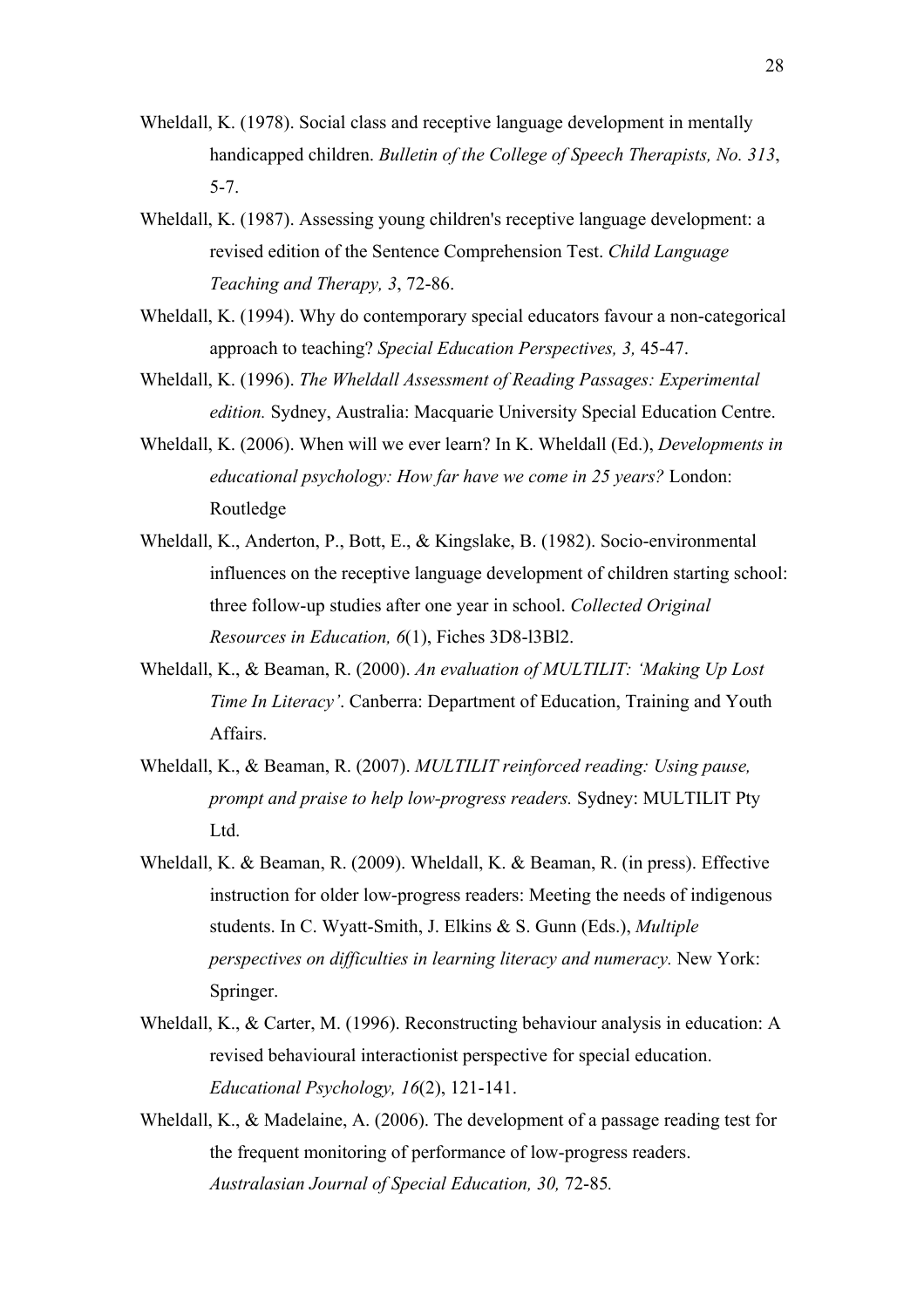- Wheldall, K., & Martin, B. (1977). Socio-environmental influences on the receptive language development of young children. *Midlands Association for Linguistic Studies Journal, 2*, 111-140. (Also published in *Collected Original Resources in Education, 1* (3), 3130-3159).
- Wheldall, K., & Mettem, P. (1985). Behavioural peer-tutoring: Training 16-year-old tutors to employ the 'pause, prompt and praise' method with 12-year-old remedial readers. *Educational Psychology, 5,* 27-44.
- Wheldall, K., Mittler, P., & Hobsbaum, A. (1979). *Sentence Comprehension Test: Experimental Edition*. Windsor: National Foundation for Educational Research.
- Wheldall, K., Mittler, P., & Hobsbaum, A. (1987). *Sentence Comprehension Test: Revised Edition*. Windsor: National Foundation for Educational Research.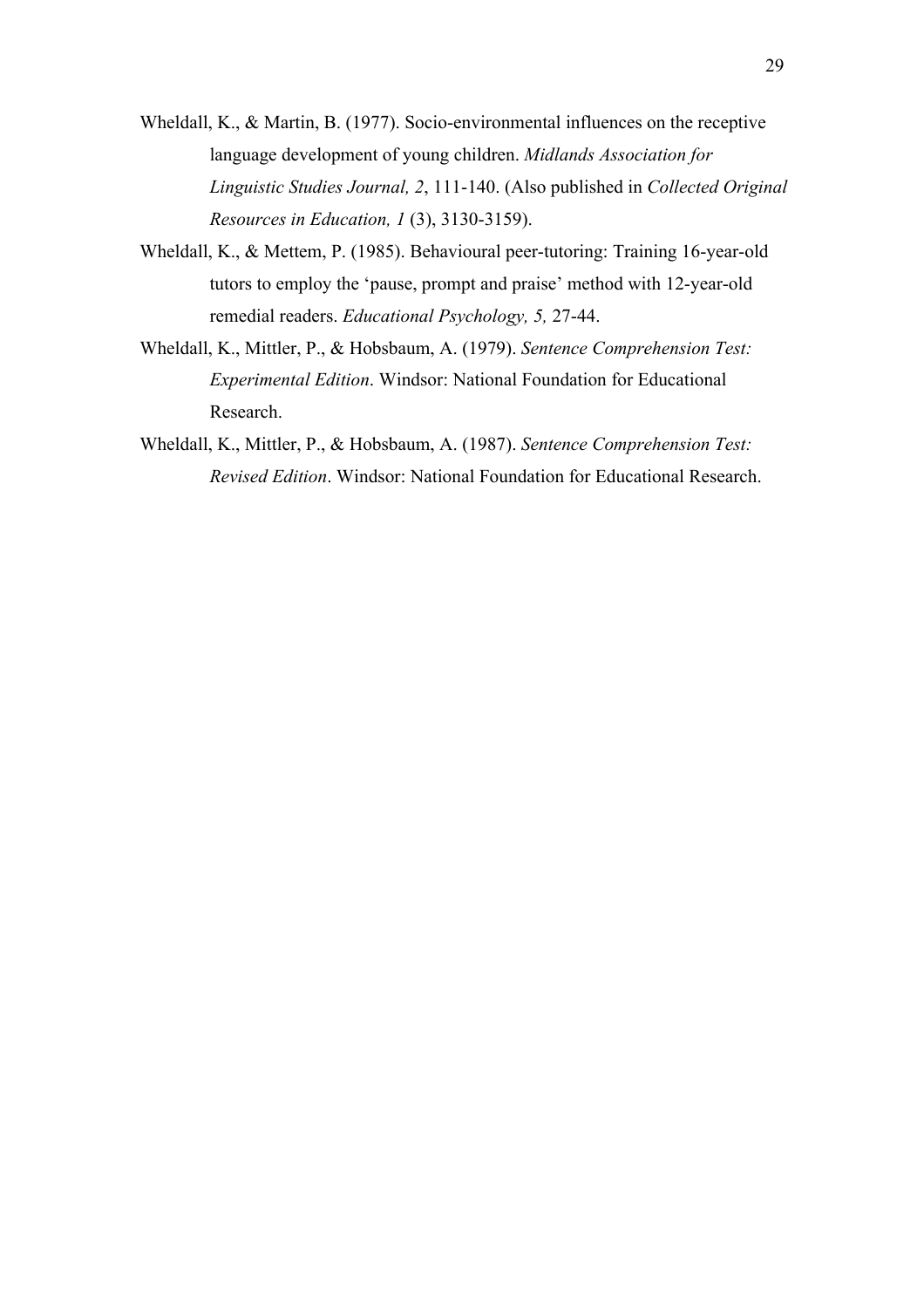## Table 1

# *Means (and Standard Deviations) and the Resultant Gains on the Relevant Literacy Variables (Raw Scores) for the Schoolwise Program in 2008*

| Literacy                  | ${\bf N}$ | Pre-test         | Post-test         | Gain             | $\ensuremath{\mathbf{t}}$ | p        | ES   |
|---------------------------|-----------|------------------|-------------------|------------------|---------------------------|----------|------|
| Variable                  |           | (sd)             | (sd)              | (sd)             |                           |          |      |
| Neale Accuracy            | 67        | 35.51<br>(13.01) | 53.91<br>(15.45)  | 18.40<br>(9.10)  | 16.56                     | < 0.0005 | 1.41 |
| Neale Comprehension       | 67        | 10.96<br>(5.34)  | 17.30<br>(6.37)   | 6.34<br>(4.26)   | 12.19                     | < 0.0005 | 1.19 |
| Burt Word Reading Test    | 67        | 48.45<br>(13.00) | 63.84<br>(14.90)  | 15.39<br>(7.72)  | 16.32                     | < 0.0005 | 1.18 |
| South Australian Spelling | 67        | 29.28<br>(6.30)  | 37.48<br>(7.30)   | 8.19<br>(4.35)   | 15.41                     | < 0.0005 | 1.30 |
| WARP (wcpm)               | 67        | 81.64<br>(30.33) | 118.84<br>(33.09) | 37.19<br>(14.25) | 21.36                     | < 0.0005 | 1.22 |
| Martin and Pratt Non-word | 67        | 18.82<br>(8.15)  | 30.93<br>(6.94)   | 12.10<br>(6.33)  | 15.64                     | < 0.0005 | 1.49 |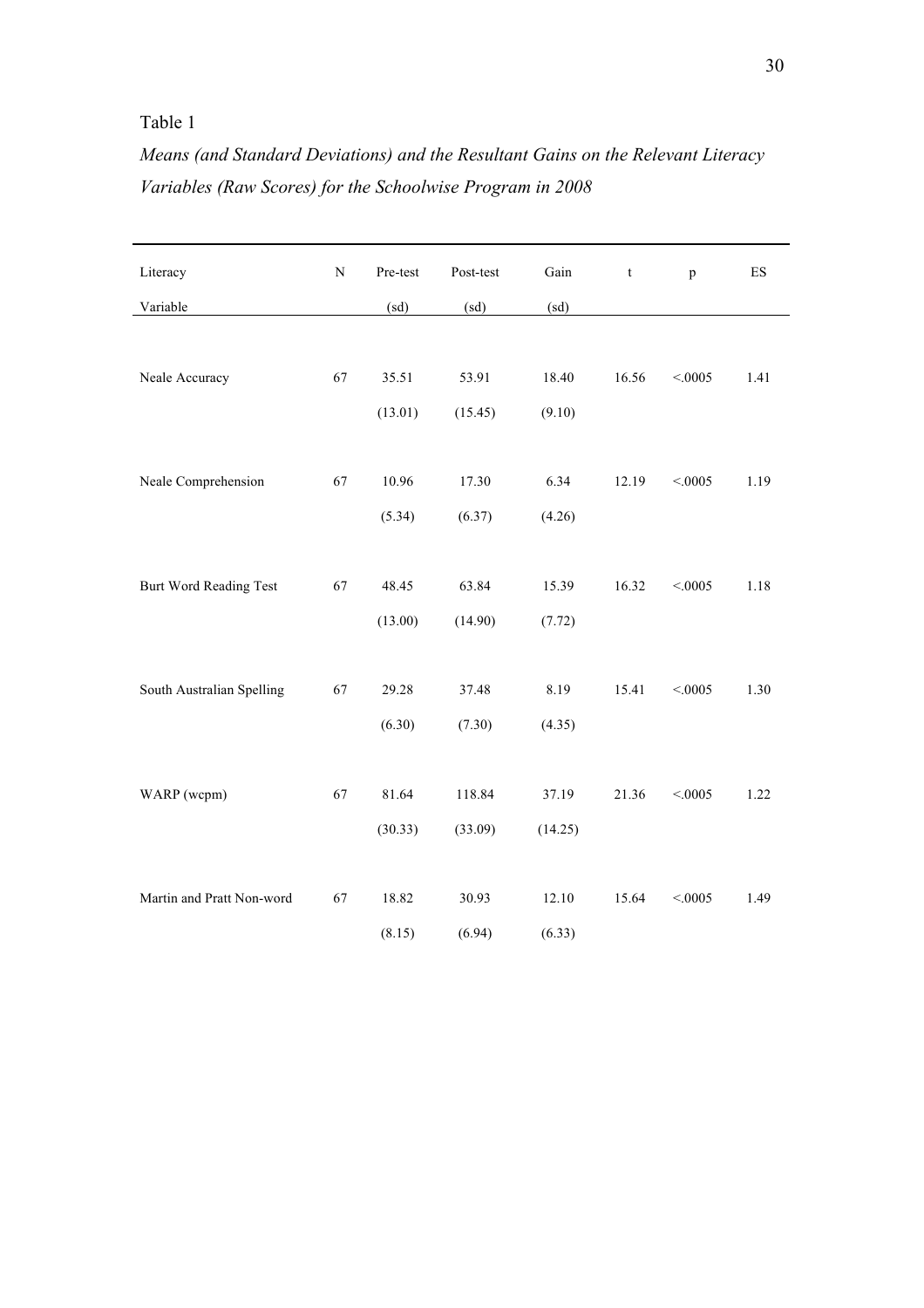Table 2

*Effect sizes (Cohen's delta) comparing mean raw scores of the experimental and waitlist control groups at post-test and also for comparisons of the mean pre and postintervention raw scores for the original experimental group*.

| Test                      | $E$ vs. $C$ | E Pre vs E Post |
|---------------------------|-------------|-----------------|
| Neale Accuracy            | 0.98        | 1.07            |
| Neale Comprehension       | 0.80        | 1.19            |
| <b>Burt</b>               | 0.55        | 1.51            |
| South Australian Spelling | 0.60        | 1.23            |
| <b>WARP</b>               | 0.78        | 1.57            |
| Martin and Pratt Non-word | 0.78        | 1.32            |